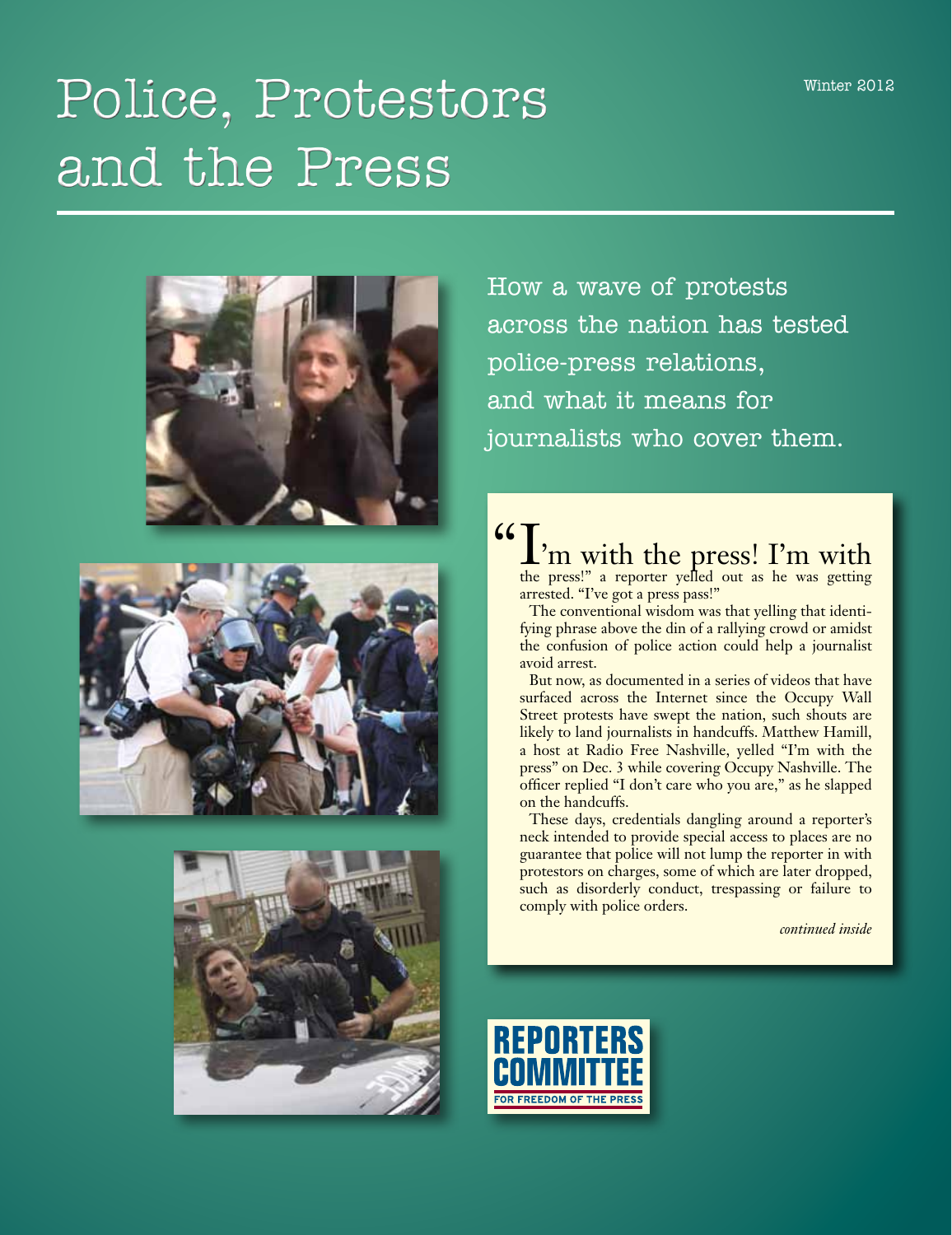If a reporter is lucky enough to avoid arrest, press passes, which once afforded journalist more access than the general public to incident scenes, are sometimes used to identify the folks who are corralled in press pens out of shot of the stories developing on the streets.

And, perhaps most telling, fewer reporters are shouting "I'm press!" for fear that it will make them clear targets for getting ordered back, harassed, roughed up or even arrested by authorities who would rather not have the press closely documenting their activities.

To be sure, these allegations of deteriorating police-press relations surrounding the coverage of the Occupy movement and similar incidents involving law enforcement officers do not necessarily represent a trend that has spread to police departments across the nation. In fact, many have maintained good ties with members of the media, and others have been responsive to concerns voiced by the press.

But with the dozens of reporters—members of the mainstream media, students, freelancers, bloggers and even cartoonists—that have been arrested or harassed in the months of covering the Occupy protests, the coverage has reignited an important debate about police-press relations. And at a time when it seems the protestor will continue to command the attention of the media with the sustained Occupy movement and what will likely be the most volatile national political conventions of the decade this summer, journalists are beginning to ask what kind of stage is being set as they continue to cover the chaos.

And if communications should break down and a journalist gets arrested, he or she needs to know what to do during and after that arrest. That includes knowing what to do to make

sure any future civil rights suit can be successful.

This guide is meant as an introduction for journalists to the general law that governs claims that the government somehow violated an individual's civil rights and discusses the factual scenarios that often determine the results. It does not replace the legal advice from an attorney in one's own state when confronted with a specific legal problem. Journalists who have additional questions or who need to find a lawyer with experience litigating these types of claims can contact the Reporters Committee at (800) 336-4243.

## Contents *Main article:* After an arrest..................................................... 3 *Other articles:* Who's impeding whom?..................................... 2 Convention/Event Hotlines .............................. 5 Looking to policy .............................................. 6 What to expect if you can't avoid arrest ............ 8 A way forward................................................... 11 No fly zone ....................................................... 12 Right to record................................................. 14 Woman faced 15 years for recording police.... 16

Funding for this publication was provided by The McCormick Foundation.

## Who's impeding whom?

#### *By Kirsten Berg*

At events with huge crowds, rowdy protestors, and large law enforcement presence—high-intensity situations for cops and journalists— professions collide as adrenaline runs high.

Most of the journalism and law enforcement communities agree that reporters should be able to do their work covering these protests, so long as they are not breaking laws or interfering with police action.

But differing definitions of "interfering" and even "law-breaking" have enflamed debate between these groups over essentially who-is-impeding-who doing their job. In some situations, the argument is complicated by the somewhat chaotic crowd situations that surround them. (It should be worth noting, however, that some of the situations of reporter harassment and arrest also occurred during small, tame events, such as when visibly credentialed, equipment-laden *Milwaukee Journal-Sentinel* reporter Kristyna Wentz-Graff was one of three arrested during a street march of only 30 protestors.)

Take for example New York City, where the birthplace of the Occupy Wall Street Movement has become a microcosm of these strained police-press relations. Faced with reports of 26 journalists (five of them credentialed by the New York City Police Department) arrested the night of the November Zuccotti Park eviction alone and allegations of roughing up journalists and blocking their newgathering, city officials staunchly defended police actions.

There was no media blackout, they claimed. The media was kept back in press pens for their own safety.

Many of the reporters did not hold up-to-date NYPD-press passes, the city alleged.

While some of the journalists had their arrests voided, the city said others were rightfully booked for trespassing or disorderly conduct.

"You don't have a right as a press person, I don't think, to stand in the way just in the interest of getting the story," said New York Mayor, and media mogul, Michael Bloomberg during his weekly radio slot

## on WOR-AM.

Although the press quickly dismissed some of these explanations and media advocates as unfounded (do reporters in dangerous war zones get held back for their own safety?, quipped a few journos), that question of interference and reporters rights again dominated debate.

Press and civil liberties advocates, however, seemed to signal that they thought the actions of press interference they had documented during the Nov. 15 eviction reflected a clear, department-wide policy to keep reporters away from the scene. This obstruction, a sternly-worded letter signed by media organizations including the Reporters Committee for Freedom of the Press said, amounted to actions "more hostile to the press than any other event in recent memory" and were "inappropriate, if not unconstitutional." In short, these actions were not taken out of legitimate concerns about journalists interfering with police work. "We have never argued, for example,

*continued on page 4*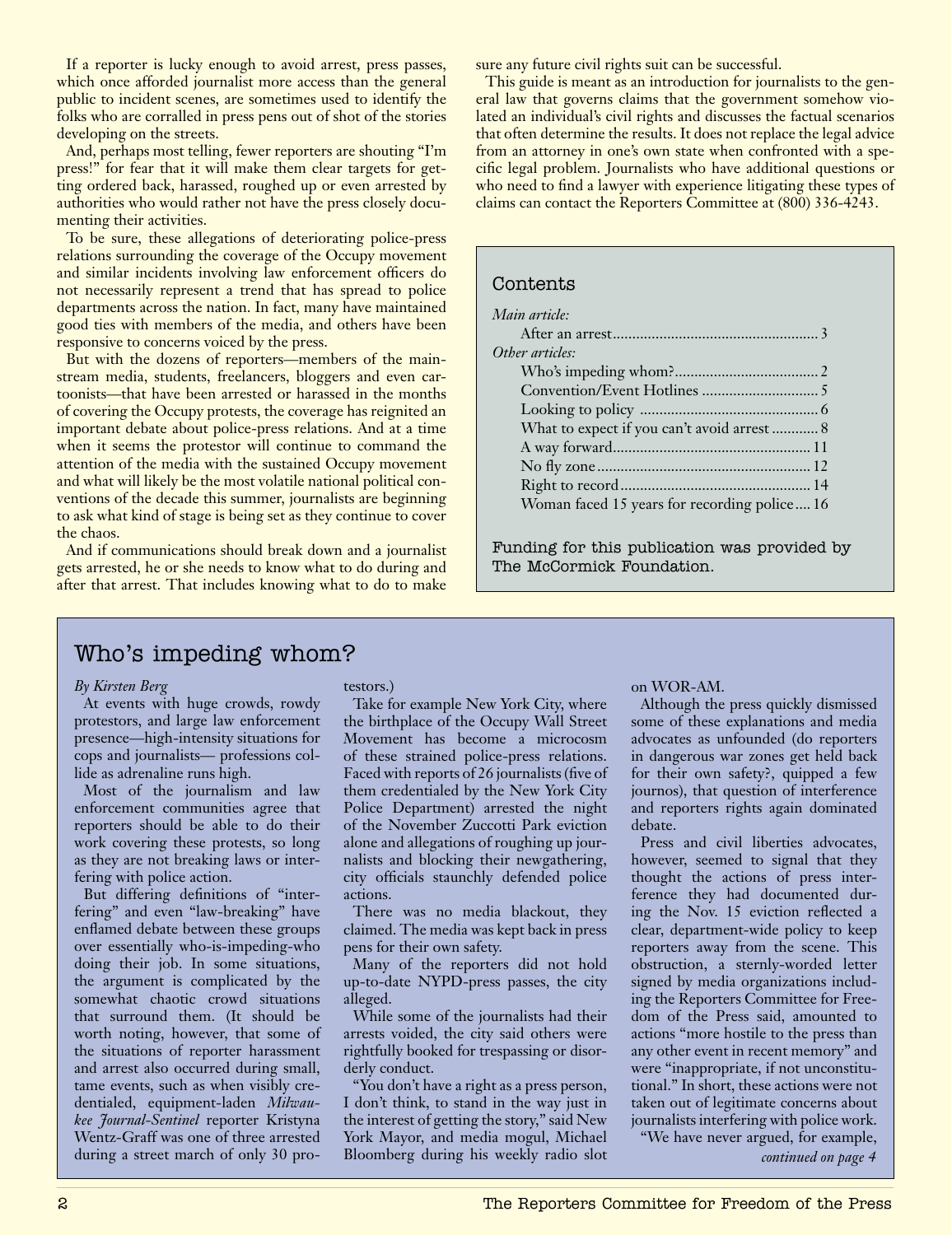

"Democracy Now!" host Amy Goodman and two producers were among the more than 40 journalists arrested during the 2008 RNC convention while covering the protests in downtown St. Paul.

## After an arrest A journalist's guide to civil rights claims and other remedies for government interference with newsgathering activities

## *By Kristen Rasmussen*

More than 40 journalists were arrested while covering protests during the 2008 Republican National Convention in St. Paul. All charges were dropped, and a broadcast journalist and two producers, the latter of whom said they were bloodied during their encounters with police, sued the Minneapolis and St. Paul police departments. The agencies recently agreed to pay the journalists \$100,000 to settle the suit.

On the other hand, seven student journalists covering International Monetary Fund and World Bank demonstrations in Washington, D.C., were among the more than 650 people arrested during the chaotic event. Four of the students sued the D.C. police department, U.S. Attorney General and National Park Service. This October will mark the 10th anniversary of the filing of the lawsuit, which is still pending in federal court.

Scenarios like these raise an obvious question: How can such seemingly similar incidents give rise to such different outcomes? The answer centers on a number of legal doctrines, courts' interpretation of which depends on the specific facts of a particular case.

#### **Elements of a civil rights claim**

When a journalist or member of the public believes that a government official purporting to be performing official duties deprived the individual of a right guaran-

teed under the U.S. Constitution, he or she may be able to sue the official in civil court. These civil rights claims, brought under federal law 42 U.S.C. § 1983 and thus often dubbed "Section 1983 claims," allow a plaintiff to seek damages from the government and the official for the latter's unlawful conduct. Generally, the purpose of a Section 1983 claim is to prevent civil rights violations by government officials.

Section 1983, adopted as part of the Civil Rights Act of 1871 and then informally known as the Ku Klux Klan Act, applies to state and local officials. The right to sue a *federal* official for such violations called a *Bivens* action after the 1971 case in which the U.S. Supreme Court allowed such claims — is not explicitly authorized by the statute but springs from the Fourth Amendment right to be free from unreasonable searches and seizures.

Most civil rights claims brought by journalists allege violation of the reporters' rights to freedom of the press and to gather news under the First Amendment. Actions that may constitute an infringement of this right include the detention and arrest of reporters as they do their jobs, interference with their ability to gather information and report on matters of public interest and concern by, for example, denying access to a place where a newsworthy event has occurred and harassment or retaliation for journalists' publishing or newsgathering activities.

Journalists may also bring a civil rights

action for violation of their right to be free from unlawful searches and seizures under the Fourth Amendment. When officials confiscate journalists' notes, film, video or other newsgathering equipment or arrest them without probable cause, a Section 1983 claim or *Bivens* action under this theory may be appropriate.

## **Potential defendants**

Although a civil rights claim can be brought only against a government official acting "under color of" law, that does not mean an official must be on duty. For example, a newspaper publisher brought a successful Section 1983 action against off-duty sheriff deputies who attempted to buy and throw away all copies of an election-day newspaper criticizing their favorite candidates. This attempt to regulate or censor the news violated the speaker's constitutional right to communicate, as well as the audience's right to receive the information, the U.S. District Court in Baltimore ruled in *Rossignol v. Voorhaar* in 2004.

Although 42 U.S.C. § 1983 does not explicitly allow suits against federal officers for violations of constitutional rights, the U.S. Supreme Court in *Bivens v. Six Unknown Named Agents* held that a victim whose Fourth Amendment rights had been violated by Federal Bureau of Narcotics agents could sue for the violation of the amendment itself, despite the lack of any federal statute authorizing such a suit.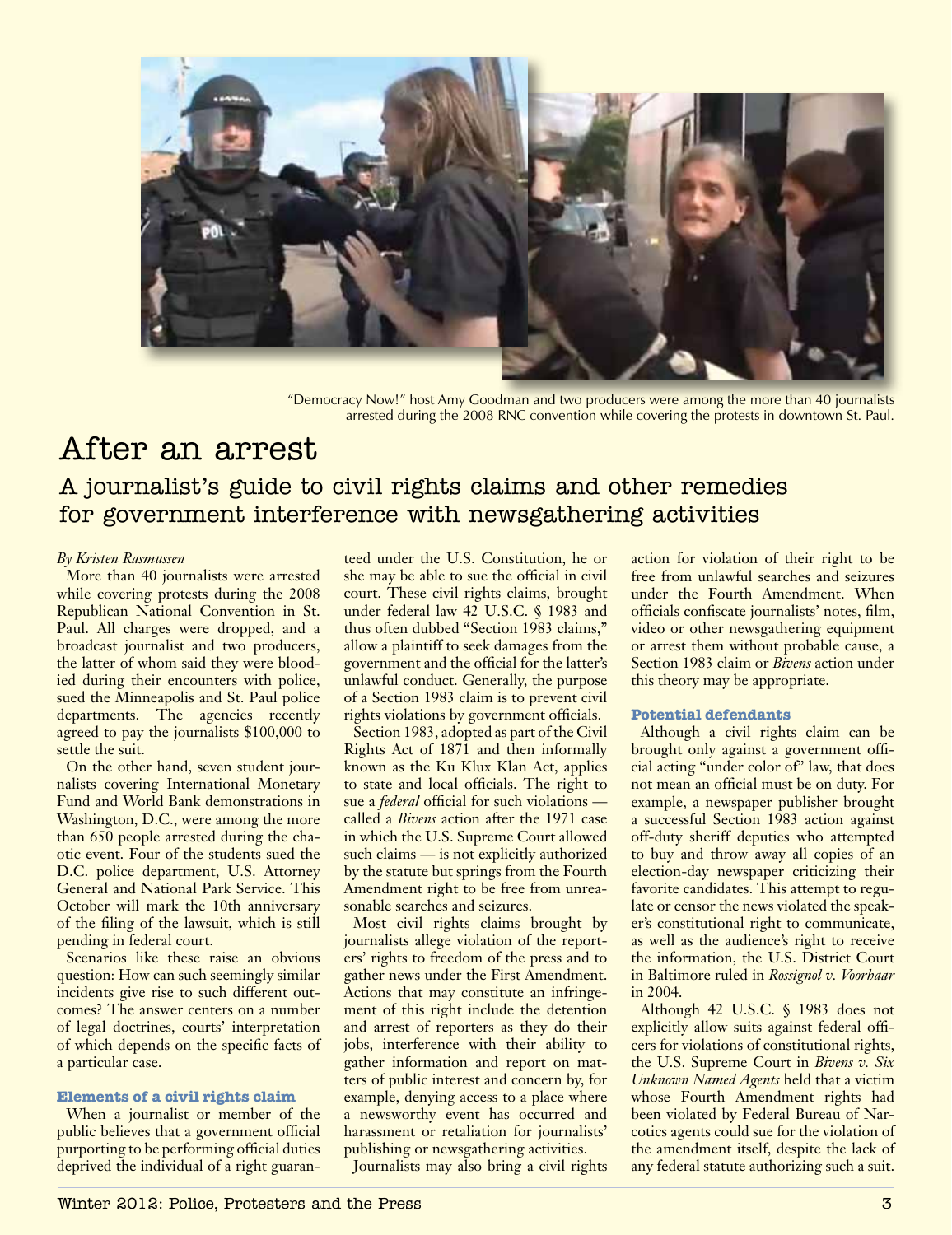*Bivens*' creation in 1971 of a cause of action against federal officers has become particularly significant in recent years, said Alexis Agathocleous, a staff attorney at the Center for Constitutional Rights who represented "Democracy Now!" news hour host Amy Goodman and producers Sharif Abdel Kouddous and Nicole Salazar in their lawsuit stemming from their arrests while covering the 2008 Republican National Convention.

"There has been an increase in the policing [of newsworthy events] by federal law enforcement officers around the country, particularly at mass demonstrations," Agathocleous said. "They view these events as matters of national security."

In addition to the municipal police departments, Goodman, Kouddous and Salazar also named an unidentified U.S. Secret Service agent as a defendant. Unlike Section 1983 claims, *Bivens* actions

#### *continued from page 2* Who's impeding whom?

that the press or news photographers should be able to trample all over a crime scene, get so close they are in the way of arresting people, or get in the way of police going after a suspected criminal, compromising the ability of the police to do their jobs," said David Diaz, vice president of the New York Press Club (NYPC) and spokesperson for the Coalition for the First Amendment, a newly formed association of New York-area media outlets that rose out of deteriorating police-press relations in that area.

"The Zuccotti situation is the quintessential scenario that justifies many of the freedoms of the press," he said, adding that if the press has any mandate at all under the First Amendment privileges, it is to report on government actions of controversial and potentially illegal nature. "Certainly going in and using police force to evict peaceful protestors from a park, even if they were there illegally, is something the press has every right to witness and report. It was in public.

But when there are organized efforts to prevent the press from reporting on these events, such as what he said happened during the eviction, it means the administration gets to control the narrative of the events, Diaz said.

At least part of the problem, media advocates and police agree, is the permeation of the everyone-has-a-camera, gotcha-moment, viral video culture of today. Whether it is the lens of a

may only be brought against individual officers, not the government agencies that employ them.

## **Immunity issue**

One of the most significant impediments to a successful civil rights claim is the government's invocation of qualified immunity. Under this doctrine, government officials are shielded from civil liability if their conduct did not violate clearly established rights of which a reasonable person would have known. Even if officials violated a well-established right, they may still be entitled to immunity if they can show that their actions were objectively reasonable in light of the law and the information they had at the time of the action. The Supreme Court has said that the doctrine provides ample room for mistaken judgments by protecting "all but the plainly incompetent or those who

citizen's camera-phone or a journalist's professional video equipment, some officers are reacting to being in the spotlight for actions that formerly occurred in the shadows.

In fact, some of the most damning portraits of police action during the Occupy movement, for example the cop pepperspraying the line of peaceful protestors near Wall Street, came from an observer pointing a camera right at them. Most of this coverage was taken from a reasonable distance in public, but whether some of the attempts to get close to the action for the perfect shot are interfering with police work is still up for debate. But at least one police chief, Tim Dolan of Minneapolis, thinks it usually does not interfere.

"Cameras in your face are not going to impede officers anymore. Everyone who is out there has a camera or a cell phone, and you see scenes of a bunch of people charging a police line and 50 people recording him or her. Cameras are not an obstruction anymore," he said.

So in the disagreement about interference and law breaking, where is the line drawn?

Legally, the rights of reporters to gather the news in these types of situations are somewhat murky.

What is absolute is that reporters have the same rights as other citizens to observe, photograph, and record in public spaces. This means that authorities cannot, for example, keep journalists back for their own safety or stop them from photographing on a sidewalk if the public is allowed in those areas.

In terms of specific, guaranteed First

knowingly violate the law."

The issue has risen recently in causes of actions stemming from arrests for recording the police in the performance of their public duties. Not surprisingly, the split in legal authority about whether a constitutional right to videotape the police in public exists is reflected in courts' qualified immunity decisions.

When Simon Glik recorded police officers arresting a suspect on the Boston Common, they arrested him for, among other charges, violation of the Massachusetts wiretap statute, which criminalizes secretly recording an in-person or telephone conversation without the consent of all parties to the conversation. A Boston Municipal Court judge dismissed the charge after the officers admitted that Glik publicly and openly recorded them, in contravention of the law's requirement that an unlawful recording be secret.

Amendment rights for newsgathering, however, it is more complicated.

Most courts have ruled that the same laws apply to the press and the public. So a journalist is not immune from charges such as unlawful assembly or disobeying a police order, even when they are doing so because they are covering the allegedly law-breaking protestors brought in on the same charges. An arresting official still has to prove probable cause for arrest, however, and cannot arrest a journalist simply out of irritation or frustration.

In a limited number of cases, reporters can successfully sue police officers under the First Amendment for unlawfully interfering with their newsgathering. To be successful, reporters must prove that they were detained specifically because they were covering the news, not just because they were suspected of breaking a law. But this is a difficult assertion to prove in court: Did police arrest the reporter because they were trying to control the scene, or was it to stop the journalist from reporting?

And journalists can sometimes turn to other defenses. For example, a law may not give the reporter the right to follow protestors as they trespass on private property, but he or she may be able to get their charges dismissed on more technical arguments about intent or lack of damages.

Ultimately, however, the choice about referring reporters for prosecution in these situations comes on a department-by-department basis.  $\blacklozenge$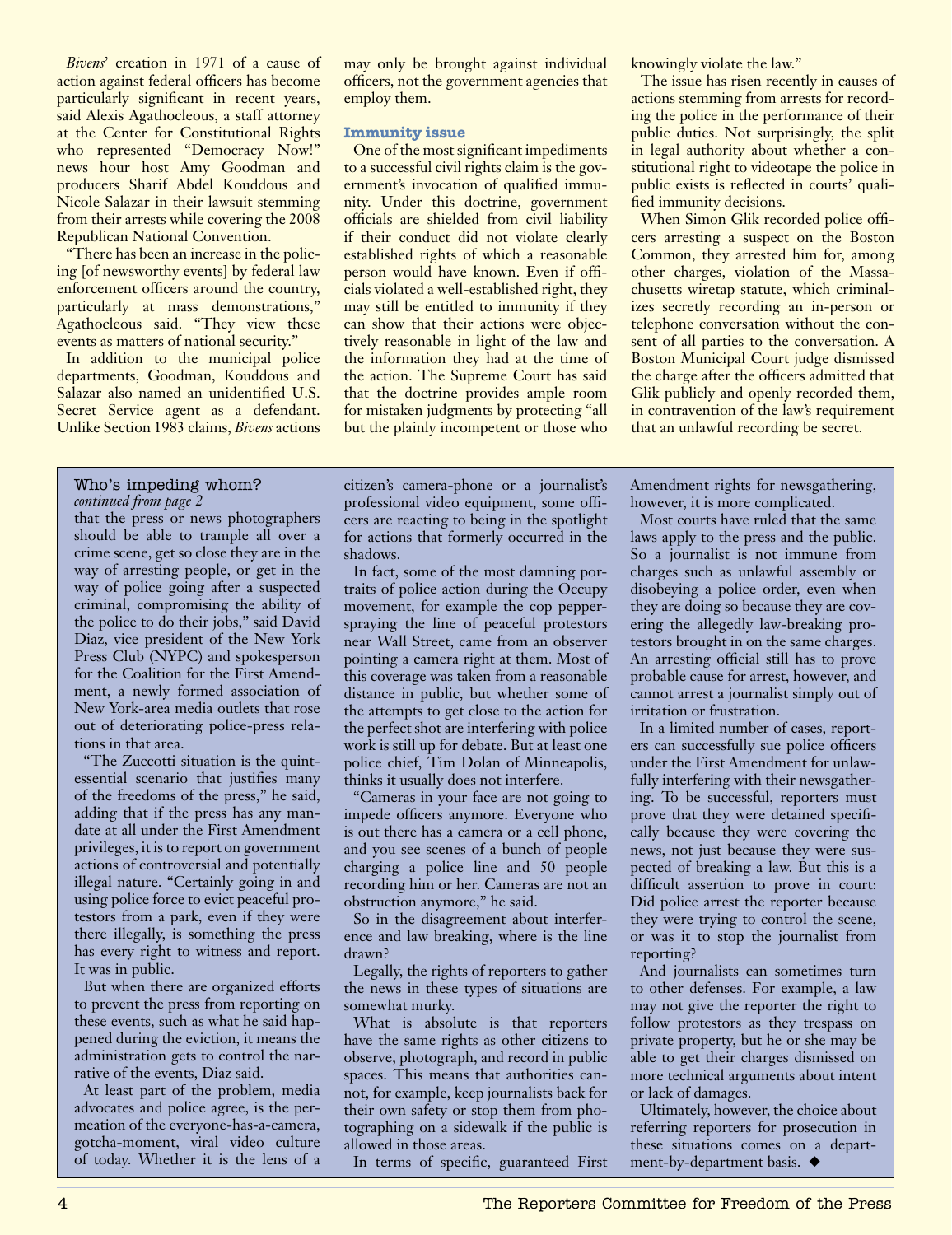

AP Photographer Matthew Rourke was arrested during the 2008 Republican National Convention in St. Paul.



AP photos

Glik sued in federal court, alleging that the officers violated his First and Fourth Amendment rights by arresting him for openly recording police officers carrying out their duties in public and confiscating his recording device, his cell phone.

The officers moved to dismiss, asserting qualified immunity from liability because Glik did not have a clearly established First Amendment right to document police conduct. A U.S. District Court in Boston last June denied the officers' motion to dismiss.

The court in *Glik v. Cunniffe* stated that "in the First Circuit, this First Amendment right publicly to record the activities of police officers on public business is clearly established."

The officers appealed the denial of the motion to the U.S. Court of Appeals in Boston (1st Cir.), which last August upheld the denial in an opinion that vigorously affirmed that the newsgathering protections of the First Amendment extend to "the filming of government officials engaged in their duties in a public place, including police officers performing their responsibilities."

This right is a "basic, vital, and wellestablished liberty safeguarded by the First Amendment," the court said. "It is firmly established that the First Amendment's aegis extends further than the text's proscription on laws 'abridging the freedom of speech, or of the press,' and encompasses a range of conduct related to the gathering and dissemination of information. Gathering information about government officials in a form that can readily be disseminated to others serves a cardinal First Amendment interest in pro-

tecting and promoting 'the free discussion of governmental affairs.'"

Because the officers allegedly violated a clearly established right, they are not entitled to immunity from liability, and Glik's lawsuit against them may proceed. Glik has said that he plans to pursue the claim.

But another man arrested for recording the police as they carried out their official duties does not have that opportunity.

Like Glik, Brian Kelly, the passenger in a truck pulled over by law enforcement in Carlisle, Pa., was arrested for violation of a state wiretapping law, in his case Pennsylvania's, which requires the consent of all parties to record in situations where there is a reasonable expectation of privacy. Before the officer arrested Kelly, however, he confirmed his decision to do so with the assistant district attorney, who told the officer it was appropriate for him to arrest Kelly for violation of the statute.

Charges against Kelly were dropped, and he sued the officer, claiming that seizure of his camera and his arrest violated his Fourth and First Amendment rights.

A U.S. District Court in Harrisburg, Pa., granted the defense motion for summary judgment, holding that the officer was immune from liability because any

## Convention/Event Hotlines

The Reporters Committee will be operating special hotlines for journalists during the G8 Summit in Chicago in May, as well as the two national political party conventions in late summer.

**Democratic National Convention** Sept. 3-6, Charlotte, N.C.: McGuireWoods LLP

**Republican National Convention** Aug. 27-30, Tampa, Fla. Thomas & LoCicero

#### **G-8 Summit**

May 15-22, Chicago Mandell Menkes LLC

Local phone numbers will be established closer to the conventions and will be announced on the Reporters Committee website. As a backup, journalists can always call the Reporters Committee's main hotline, which operates 24 hours a day, year round.

Reporters Committee Hotline

800-336-4243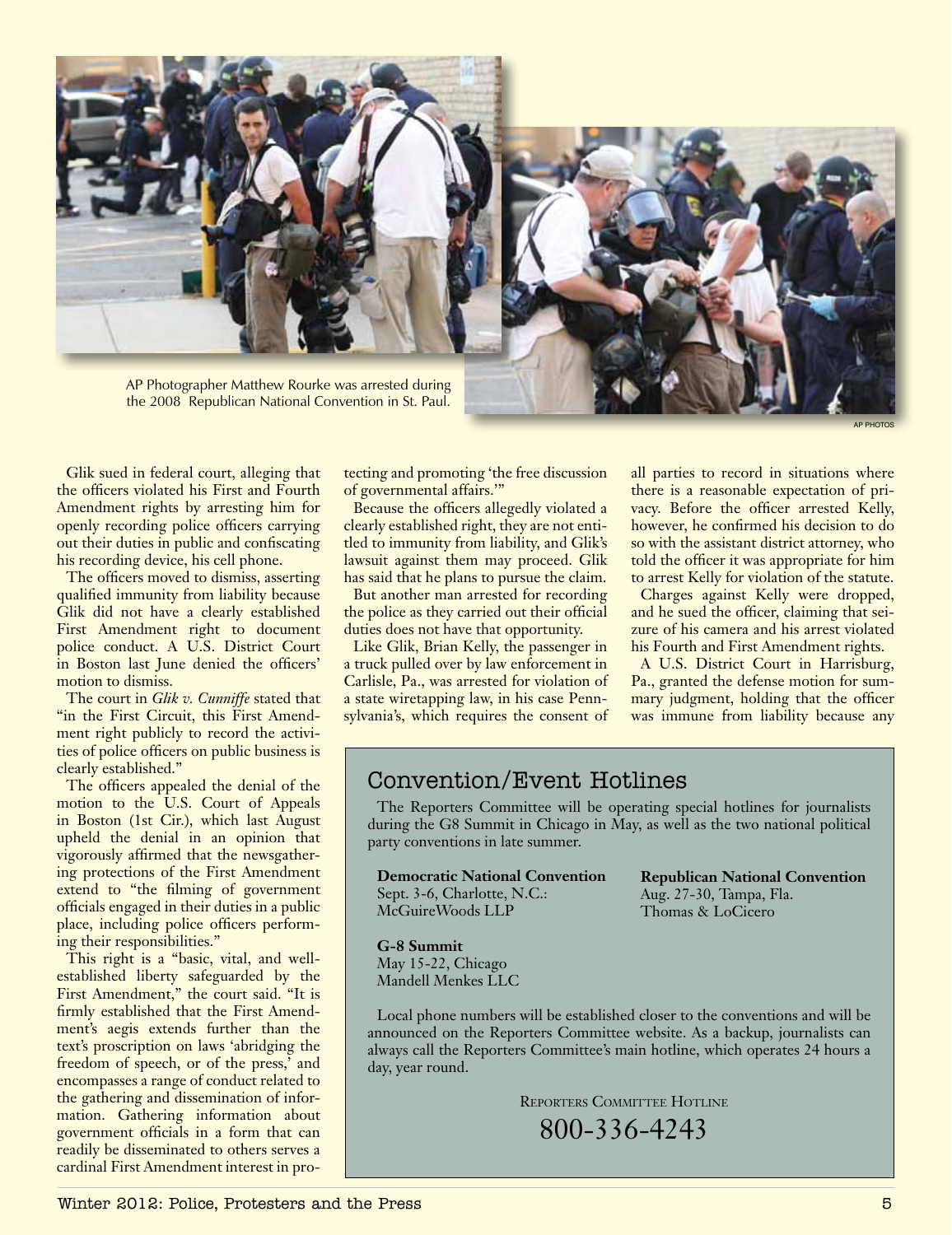## Looking to policy

## *By Kirsten Berg*

As recent protests have proven, police-press relations are defined on a city-by-city basis, and sometimes even officer-by-officer basis.

Some departments have different policies towards reporters doing their jobs as a matter of attitude or training. For example, they may have a rule about not arresting credentialed or otherwise recognizable journalists or about dropping charges against them if they are detained.

Some of these regulations are spelled out, such as in New York where a police manual reads, "When incidents spill over or occur on private property, members of the media will not be arrested for criminal trespass, unless an owner or representative expressly indicates that the press is not to be permitted." Though, as the arrests during the Zuccotti Park eviction proved, these regulations were not always followed.

But if the police and the press could work together and form a mutually accepted policy about treatment of the press during these sometimes chaotic events, what would it look like?

One answer may come from the Minneapolis Police Department. In 2008, the cities of St. Paul and Minneapolis co-hosted the Republican National Convention, which became a source of tension for police-press relations when dozens of reporters were arrested while covering the demonstrations outside the convention center.

After the Twin Cities finished their hosting duties, Minneapolis Chief of Police Tim Dolan asked to work with the Police Executive Research Forum (PERF), an organization of law enforcement leadership from major cities that focuses on police policies of which he is a board member, to craft a report about the event and evaluate what would be the best policies to adopt in the future for policing large events. Dolan specifically requested that one focus had to be on drafting best practices for how to deal with members of the media. (Lawyers representing the Reporters Committee and its hotline during the convention met with Dolan and others before hand to discuss exactly these concerns, and how police would work with the media.)

*Journal Sentinel* photo

*Milwaukee Journal Sentinel* photojournalist Kristyna Wentz-Graff was arrested in November while covering an Occupy Milwaukee protest. Police said it was not clear she was a journalist, though her *Journal Sentinel* ID badge is visible in the photo.

After a series of meetings that he conducted with members of the press, specifically reporters from local newspapers and television stations, the group came up with agreed upon recommendations. The result: an eight-page section of the report "Principles of Policing Mass Demonstrations" devoted to highlighting the importance of police-press relations in a democratic society, bulleted responsibilities for the police and the press to follow in these situations, and enumerated guidelines for police dealing with the media during such protests. (A full copy of these guidelines is available on the Reporters Committee Website.)

The document, for example, suggests creating a "cooperative" climate by having police meet with journalists before events when possible, setting up a process for easily and uniformly identifying journalists, clarifying rules about access and dispersal orders in writing, inviting journalists to observe police training, setting up media observation areas when they are necessary within a reasonable viewing and audible range of the event and providing ample numbers of public information officers to relay information or mediate conflicts. The guidelines also suggest excluding media from mass arrests of protesters when possible, for example by warning journalists when arrests are imminent, or, if media arrests occur, quickly releasing them.

The report also states that police should be able to expect that the press will do their part by carrying appropriate media credentials and understanding department policies and laws.

Chief Dolan admits that the topic of how to deal with members of the press can sometimes be controversial among his police colleagues in other cities, especially in matters where members of the media may be considered to be breaking the law.

Dolan said this even came up during the convention, noting that St. Paul had different policies than its twin city Minneapolis on this same topic. For example, unlike St. Paul, he said, Minneapolis would quickly "unarrest" reporters who had been caught up in massive sweep arrests, rather than detaining and charging them.

"In these cases we are not talking about participation in damaged property, we are talking about a failure to obey a command to disperse. In these types of situations, we recognize that a reporter covering a story will not obey that order," he said.

He said with future events, especially ones like the conventions that can be planned in advance, he would consider issuing separate credentials for reporters covering events outside the convention floor so that his force would not have the burden of determining who is a reporter and who is not on the spot. He said the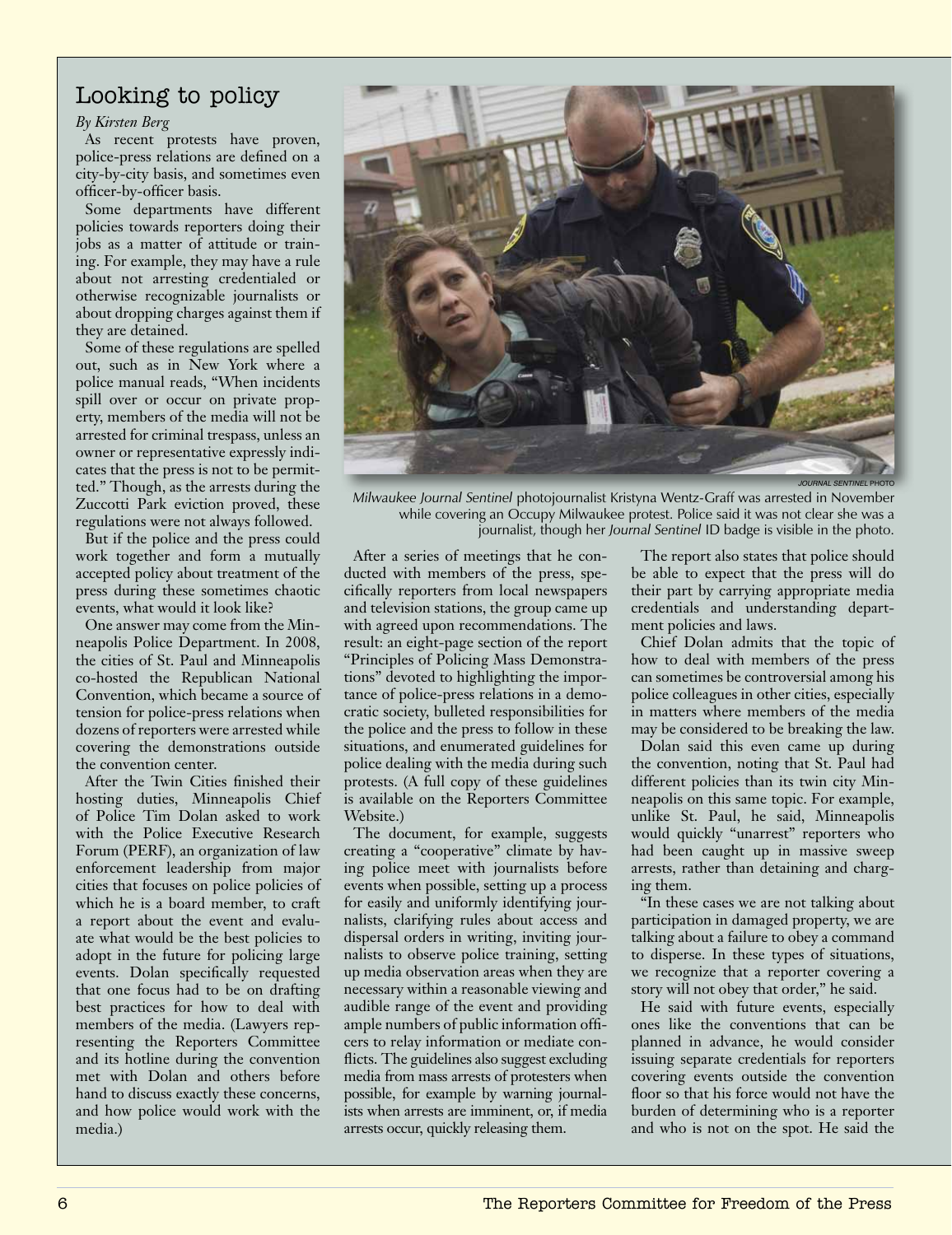process should be open to all and that the requirements would be set so that new media, such as bloggers, could be accommodated.

He said he has shared his thoughts and experiences, though not necessarily these written guidelines, with other police departments though PERF, including with the future convention host cities Tampa and Charlotte. But, he reiterated, it is ultimately up to each department to choose what policies they think are best for them to adopt.

And police policies alone are not enough, as New York-area media advocates have had to reiterate in their struggle to get better treatment for reporters covering police action.

In New York, the police patrol guide actually states specific, favorable policies toward the press, thanks to a 1999 agreement between the force and the media. The guidelines include rules such as not interfering with videotaping or photographing in public places and that the media be given access within a clear sight of events—both of which press advocates say have been clearly violated by the department despite being on the books for over a decade.

To their credit, and as a direct result of a meeting between press representatives and the administration in response to the Zuccotti Park raid, Commissioner Raymond Kelly issued a department-wide "finest" message, an order read at 10 consecutive roll calls reiterating the noninterference clauses of the guide.

But just days after the Zuccotti Park incidents, more incidents of interfering with reporters popped up, including one videotaped encounter of an NYPD officer stepping back and forth to use his body to physically block a *New York Times* photographer from taking a picture of an ongoing arrest during an Occupy Wall Street demonstration in the World Financial Center. The near cartoonish actions of the officer using his body to stop seasoned photographer Robert Stolarik prompted a "Are you really doing this right now?" from the journalist.

This leads many media advocates to diagnose the problem, at least in New York, as an issue of attitude, not policy.

"The problem is not with the policies, they are good as written. I have been around long enough to see what this department has looked like under different administrations, and it has been as bad as it has been in a long time. It is a

matter of approach and attitude," said Christopher Dunn, the associate legal director at the New York Civil Liberties Union, who has been monitoring incidents of police-press relations surrounding the Occupy protests in New York.

"The philosophy that seems to be coming form the top [of the NYPD] is to be aggressive with reporters, and until you see that change, you are not going to see changes on the street," he said.

For one, they have been more receptive to complaints and concerns of reporter treatment since the eviction incidents, or at least quicker to respond, said *New York Times* vice president *and*  counsel George Freeman.

Freeman was also present at a meeting between media organizations and the police department requested by advocates a few days after the raid. He explained that the finest message was an immediate and welcomed response to the concerns being voiced, but that it did not seem to produce immediate results as demonstrated by the other interference issues that happened in the days following. (He noted, however, that the NYPD responded quickly to a letter he sent about the incident with the *Times'* Stolarik and said they were looking into the issue and would consider disciplinary action for that officer.)

He also said that officers at the meeting had informed him that there was ongoing police training about how to deal with members of the media, which itself was a response to a summer meeting about a separate press interference incident involving the NYPD. The department has since elaborated on the training, saying it includes rehashing NYPD directives about dealing with members of the press in lectures, handouts, slideshows and training.

But the NYPC's Diaz said it again is an issue of in-writing, or rather intraining, versus in-practice

"You can say 'yes, come do a class' and instruct to the needs of the news media, what our rights actually are, but if the culture they are in and the messages they are getting are 'well that is all well and good, but do as you see fit and if you think that the press is overstepping its boundaries, you make your own subjective judgments,' it won't do any good."  $\blacklozenge$ 

reasonable officer in his situation would have relied on advice given by the assistant district attorney.

Kelly appealed to the U.S. Court of Appeals in Philadelphia (3rd Cir.), which held last October in *Kelly v. Borough of Carlisle* that the officer was entitled to qualified immunity on Kelly's First Amendment claim because, due to "insufficient case law," there was no established right to videotape a police officer during a traffic stop. The finding, however, was limited to the particular, narrow context of traffic stops, which are often "inherently dangerous," the court said.

Generally, qualified immunity will not be a significant issue in civil rights suits brought by journalists arrested for simply doing their job while not interfering with police duties — claims like those of the "Democracy Now!" journalists, according to Agathocleous, their lawyer. That's because there is a strong body of law nationwide holding that the First Amendment protects newsgathering activities, particularly in public places. Such case law makes a claim that the right is not clearly established implausible and an arrest for the exercise of this right unreasonable.

"In our case, it was so clear," he said. "There was powerful video footage of (Goodman) backing up from the police and saying, 'Where should I go? Where should I go?' and then her down on the ground" after an encounter with the police.

The issue is a closer call, however, when journalists do not comply with police instructions intended to maintain public safety and order, Agathocleous said. This scenario is often seen when reporters, asserting their First Amendment newsgathering rights, insist on crossing boundaries established by law enforcement to serve these public interests or otherwise refuse to observe regulations that apply to all members of the public, he added.

This was the situation in another Minnesota case in which two public access television show hosts arrested at a reception honoring three departing city council members. Their confrontation with police ensued after the pair was asked to leave the event because they refused to pay the \$15 entrance fee. Police officers escorted the men into a hallway, where a verbal and physical confrontation occurred. The parties disputed the details of the interaction, with one of the television hosts claiming that he peacefully cooperated with the police until they injured him and the police alleging that the man began to act unruly when asked to leave. The officers said force was necessary to subdue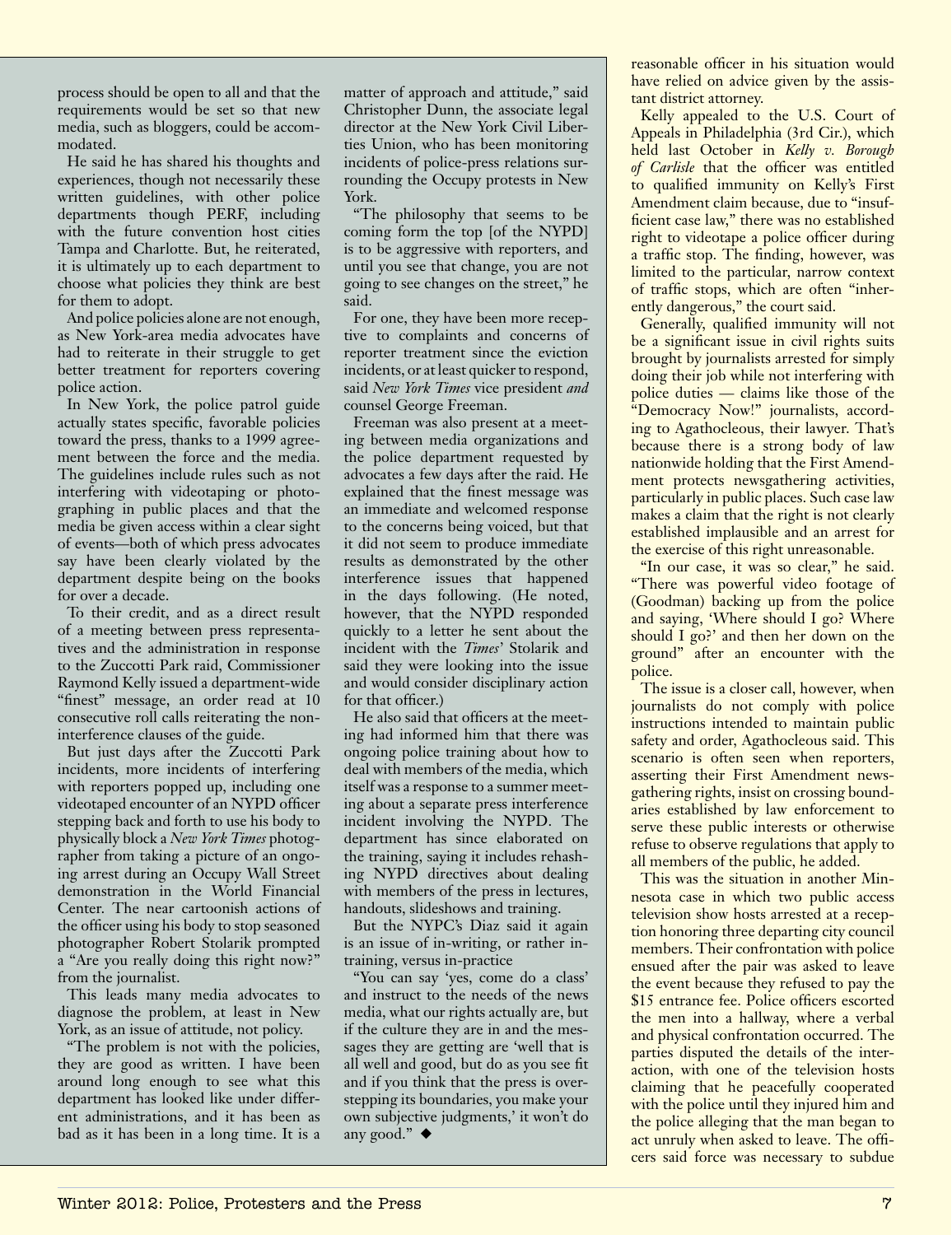

A local NBC New York reporter was held back and threatened with arrest as New York police removed Occupy Wall Street protesters from Zuccotti Park in November 2011. Several journalists were detained during the event, although they were not charged.

this man, who was arrested and charged with disorderly conduct, obstructing legal process and obstructing legal process with force.

Throughout this confrontation, the television host who was arrested operated a video recorder, which he passed to his co-host when he was arrested. The cohost refused to voluntarily give the videotape inside the recorder to the officers when they asked him to do so. As a result, the police restrained the man and then confiscated the tape without a warrant.

The arrested man later sued, claiming, among other violations, that the officers infringed his Fourth Amendment right by seizing his tape without a warrant. The police argued that they were immune from liability, and a U.S. District Court in Minneapolis agreed. The officers' confiscation of the tape was proper, the judge held in *Berglund v. City of Maplewood, Minn.*, because they reasonably believed

## What to expect if you can't avoid arrest

The Reporters Committee for Freedom of the Press offers some tips on how to avoid common problems experienced by reporters while covering demonstrations and other mass public events, and provides some insight about what to expect if you are arrested during one of them.

Journalists should be prepared for a large-scale disturbance by always carrying several essential items, including:

• a government-issued photo identification card. If you are detained without a government-issued I.D., the police will hold you until you can be fingerprinted and positively identified, a process that can take several hours and makes you ineligible for immediate release on bond.

• If you have a police-issued press pass, credential or other documentation of your function as someone who gathers and disseminates information to the public, be sure it is with you at all times as well.

• Carry cash and/or a credit card with you to post bond.

• Make it visually obvious you are a member of the press. It is advisable to always wear a hat and/or shirt that displays the word "PRESS" prominently.

If an event becomes the subject of law enforcement activity, the best way to avoid being arrested is to report on those activities in a manner that does not obstruct the law enforcement activity, and to follow all police orders. Do not walk through a police line without first showing your press pass or I.D. and obtaining permission. Keep in mind that press credentials issued by various government entities may be recognized in some places but not others.

Identifying yourself as a news reporter may reduce the likelihood of arrest, and may facilitate your release if you are caught up in a mass arrest. If you are covering the activities of a crowd that invites arrest and want to avoid being arrested along with them, move to the periphery of the activity so you can readily detach yourself should that prove necessary.

Be mindful, however, that following such a procedure does not guarantee your protection from arrest, as self-described adventure photographer Jerry Nelson, also an Occupy D.C. protester who camped out full-time, said he discovered while taking photographs of the police as they prepared to evict the demonstrators from a public park in early February.

"I was standing alone watching the activity when about five park police surrounded me and told me they wanted to speak with me," Nelson wrote in a column published on HuffPost DC, the Washington, D.C., edition of the online newspaper *The Huffington Post*. "When I asked what this was about one of them took the cigarette from my mouth while another slipped the plasti-cuffs over my wrists and pulled them so tight I could feel the skin tear beneath them."

In the event police detain you during a disturbance, remain calm and obey instructions. In addition:

• notify the arresting officer that you are a news reporter and show your credentials if you have any;

• ask that a supervising officer be notified that a reporter is being detained; and

• seek permission to call your organization's lawyer or the Reporters Committee legal defense hotline at your earliest opportunity, as the attorney can be of little, if any, assistance before speaking with you. If you are taken into custody and unable to place this call, try to inform a colleague, employer or somebody else to contact those individuals on your behalf. You may wish to keep an open phone line with an editor during the event if you expect trouble.

If you are arrested for disorderly conduct, disturbing the peace, failure to follow a police order or any other non-felony infraction, the quickest way to get back onto the streets to continue reporting is to cooperate and post bond.

Your arrest may be videotaped; if so, both you and the officer will be visible on the tape, and the officer will identify you and verbally state the probable cause for the arrest, although at least two journalists, including Nelson, have reported that police declined to provide details of why they were arrested. This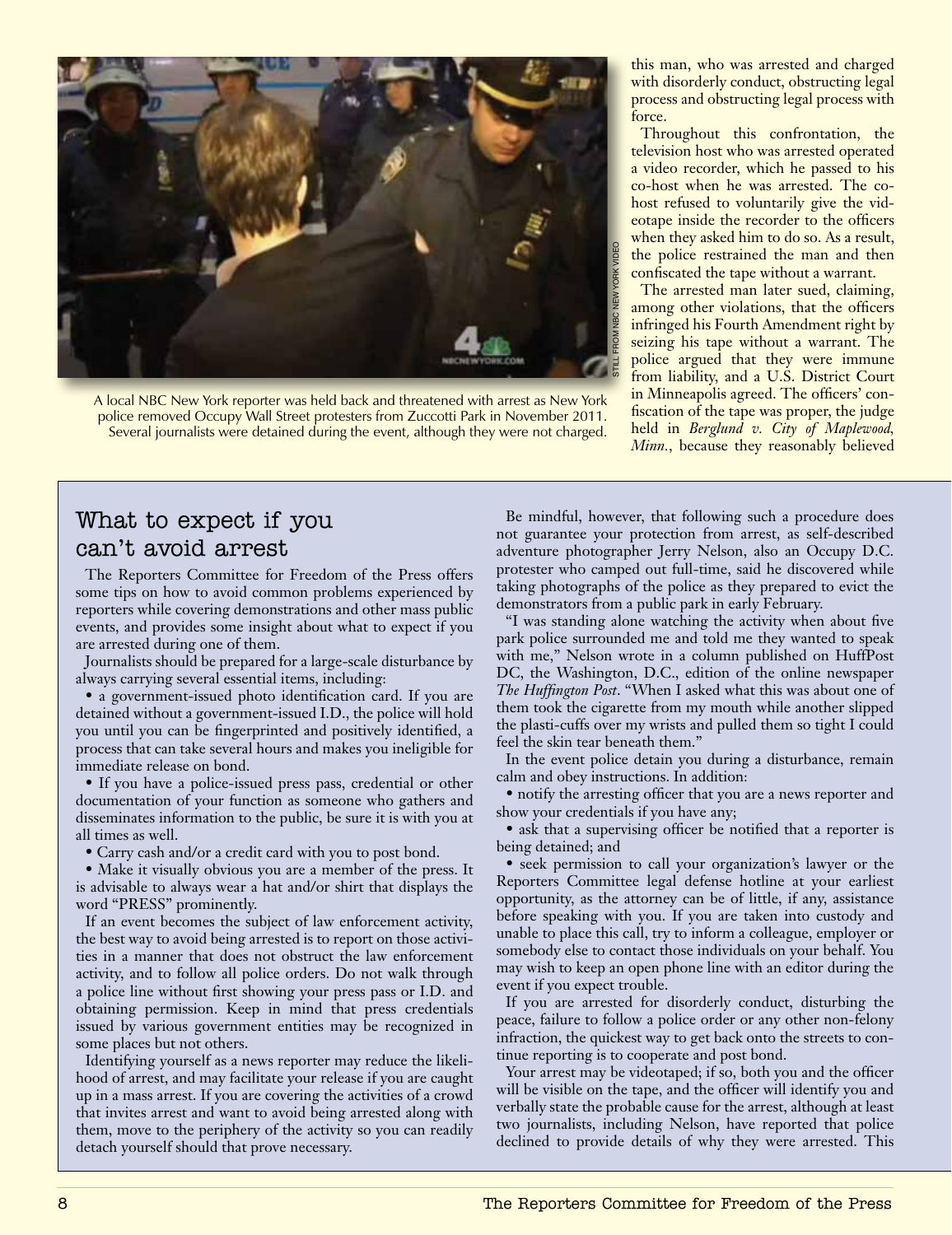that the film contained evidence of a crime, the man's alleged disorderly conduct, that might be destroyed if they did not seize the tape — circumstances that allow the police to seize material without a warrant. Moreover, the officers acted reasonably when viewing and copying the tape, the original of which they held as evidence, and provided a copy to the host within a reasonable amount of time, the court said. The police also acted reasonably, according to the judge, in denying the hosts access to the event because they did not pay the entrance fee and used an acceptable amount of force to arrest the one host and remove the tape from the other.

Ashley Kissinger, the media lawyer who represented the Maryland publisher who successfully sued the local sheriff deputies for trying to buy and throw away all copies of a paper, said a journalist's full compliance with rules and orders restricting newsgathering activities is often a critical element of a successful civil rights claim.

"The best-case (factual) scenario is that of a journalist who can show that he really went above and beyond in following instructions," Kissinger said. "If you can show that you objected (to the restriction) without violating rules or with minimum interference of the police duties and follow their rules as closely as you can, but your rights were still violated, the fact that you did not break the law is going to help you a lot."

Accordingly, journalists are well-served by adhering to the law, even if doing so means their coverage of a particular event is severely restricted, and challenging the restriction after the fact. This may mean, for example, leaving a cordoned-off area or accepting a citation and then appealing the actions later.

Along these lines, the language journalists and others use when communicating objections to law enforcement officers at the scene and in the aftermath of the encounter may very well affect its outcome, Kissinger said. Beyond perhaps instigating the official discipline in the first place, "the fact that a journalist had been disrespectful might get in the way of a (subsequent) negotiation" between the parties, she said.

## **Remedies for harassing or retaliatory behavior**

Journalists regularly call The Reporters Committee for Freedom of the Press' legal defense hotline complaining that local government officials who are displeased with their newsgathering or publishing activities engage in harassing or retaliatory conduct that makes the job nearly impossible. These acts range from asking the journalist's supervisor to bar the reporter from gathering or publishing information about the official, to

also was the case for Jacquie Kubin, online communities editor at *The Washington Times*, who was charged with assaulting a police officer and crossing police lines while she was covering the Conservative Political Action Conference in Washington, D.C., in mid-February.

After the arrest, you will then likely be taken to a facility being used by the police during the event for initial processing. Nelson, for example, said he was led to a processing tent the police had set up on site earlier in the day before being transported to a processing unit of a National Park Police substation.

Once at this facility, a routine booking procedure will be conducted in which you will be fingerprinted, your photograph will be taken, and your identity will be verified. Again, you should cooperate in giving your name, address and other basic identifying information, but remember that other statements you make can and will be used against you in later proceedings. Phones may be available for your use once your processing is complete, but you may not be permitted to meet in person with an attorney there.

Depending on the location of the event, there are a number of possibilities as to what will happen next:

• If you do not have proof of your identity or refuse to provide it, you may be transported to the local jail and detained until your identity is determined. This could substantially delay your release, so be sure to carry your government-issued I.D. card at all times.

• If you have provided proof of your identity and indicate you are able and willing to post the required bond to ensure your later appearance in court, after your identity is verified and you clear a criminal history check, you may be taken to the jail where you will post your bond, receive a date for future court appearance and be released. Again depending on the location, municipal offenses with which reporters likely would be charged could carry a bond ranging from about \$150 up to nearly \$600. You should therefore carry with you, at all times, a minimum of \$150 in cash as well as a credit card, or as much cash as you are comfortable carrying. Posting bond is only a means whereby officials may release you from custody and still ensure your appearance at a future court proceeding and is not the equivalent of pleading guilty or taking any other action related to the pending charge or charges. However, be aware of whether what you are signing is such a bond arrangement, or contains language suggesting that you are admitting guilt.

• If you cannot or refuse to post bond, you will likely be taken to the local county courthouse for arraignment. The courthouse's operating hours may be extended during the event, although it is possible, if you are arrested over a weekend, for example, that you will not be arraigned until normal business hours.

Arrestees may receive video advisements in groups concerning the maximum penalties and bond setting procedures. Then each arrestee will appear before a judge individually. You have the right to have an attorney represent you at arraignment. If you are an independent journalist or your organization is unable to provide an attorney, you may call the Reporters Committee to request a referral to an attorney in your area who can provide assistance in connection with your arraignment.

At the arraignment, you will enter a plea. If you plead not guilty, it is in your best interest to file a written demand for jury trial, and pay any required fee for such, within 20 days after the plea is entered. (Indigent arrestees may be able to obtain a waiver of the fee). If you decide later that you wish to have a trial by the judge instead of a jury, you may do so and may receive a refund of the fee. Securing the right at the outset, however, is important from a negotiation standpoint, among other reasons.

After you enter your plea during arraignment, you likely will then be taken to the government holding facility to retrieve your property before you are transferred to the jail where you will either pay the required bond to secure your immediate release, or be held pending trial.

You can reach the Reporters Committee 24/7 legal defense hotline at 1-800-336-4243.  $\triangleleft$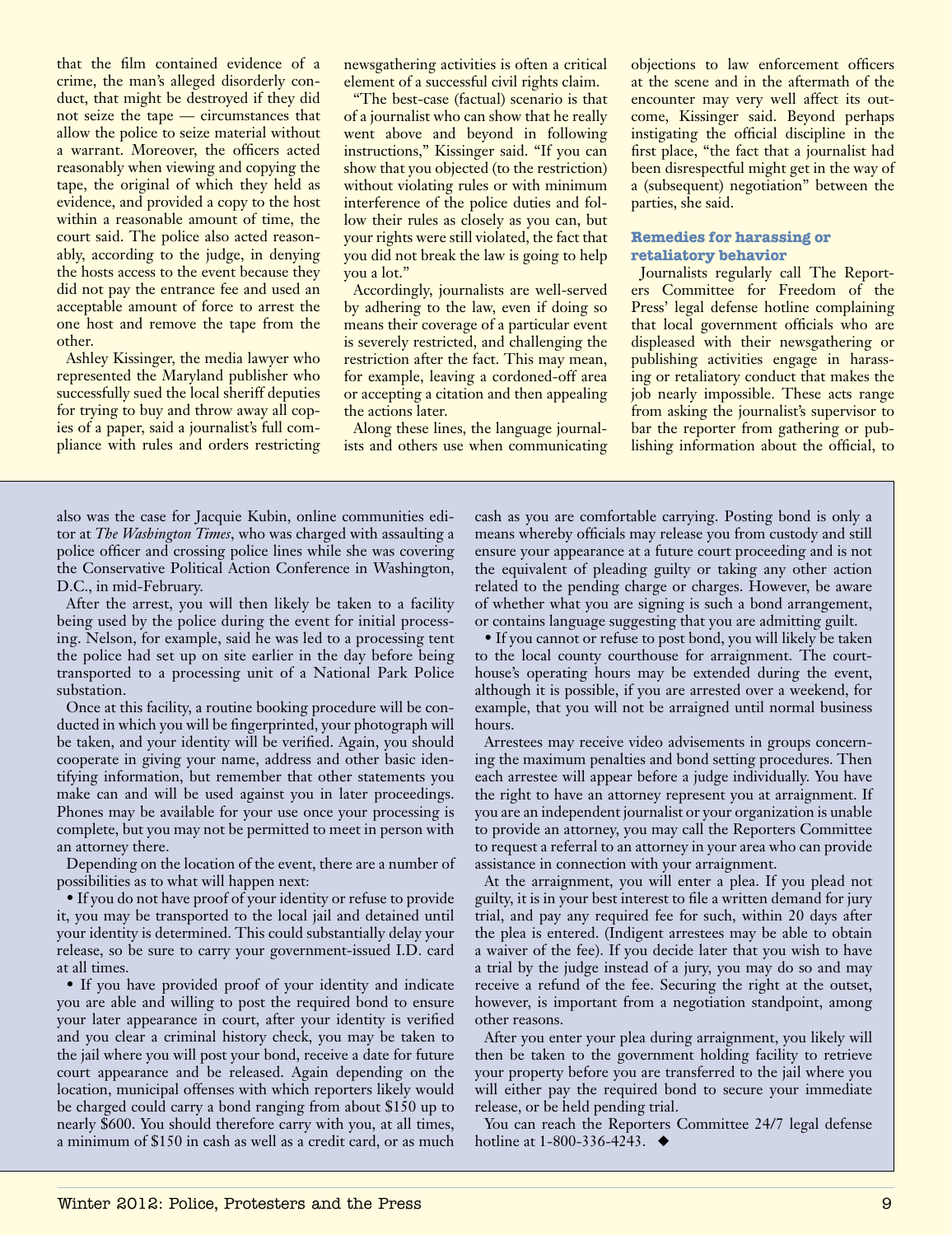refusing to grant interviews to this journalist only, to ordering staff members to decline to provide materials requested by the reporter, to, in the extreme example of the Maryland sheriff deputies, confiscating publications to prohibit community members from reading the material.

An assessment of whether these acts amount to an unconstitutional interfer-

ence with the journalist's First Amendment rights is a difficult one that will likely turn on the ability, or lack thereof, to prove that the officials acted with retaliatory motives, Kissinger said. As such, journalists who suspect they are being targeted for their publishing or newsgathering activities should be able to identify specific examples indicating this ill will. These can include statements the official made directly to the reporter or others or a timeline establishing that the official's acts followed or somehow otherwise corresponded to particular newsgathering or reporting activities.

Amanda Martin, a North Carolina media attorney, likewise emphasized the

importance of accurately documenting encounters with the police, noting that "minor, isolated incidents are not likely to trigger liability on behalf of the law enforcement agency, but repeated or egregious violations can."

Martin represented a freelance photographer in Durham, N.C., who in 2007 sued the city's police chief and a captain for allegedly violating his civil rights on several occasions dating back 15 years. The suit alleged that Julian Harrison, while working as a journalist, had been "harassed, assaulted, battered, unjustifiably arrested and falsely charged with crimes," detailing seven separate arrests. All charges against Harrison, which included trespassing and interference with investigation, were eventually dismissed. The defendants settled the case for \$11,500, according to court documents.

Martin advised that journalists who are arrested should do what they can to document events as they occur, including keeping detailed written notes and asking another reporter on the scene to record what transpires.

"Months later, your recollection may

differ from that of the arresting officer, but what is recorded by a camera is objective evidence of what took place,' Martin wrote in a recent newsletter of the North Carolina Press Association, which she represents. "A partial recording that remained after law enforcement attempted to erase a recording was enough information to prompt the First

Privacy Protection Act of 1980 makes it "unlawful for a government officer or employee . . . to search for or seize any work product materials possessed by a person reasonably believed to have a purpose to disseminate to the public a newspaper, book, broadcast or other similar form of public communication." The statute applies to all searches and seizures

of all types of journalists in any situation.

Contrary to many authorities' understanding, federal law requires officials (including police) to obtain a subpoena — not simply a search warrant — in order to gather evidence, including film, notebooks and recordings of all types, from a newsroom or from a journalist. When authorities fail to do so, journalists may file a civil lawsuit under the Privacy Protection Act, which mandates a minimum \$1,000 damages award to journalists who prevail on their claim.

There have been several cases nationwide where officials unlawfully searched newsrooms either because they were ignorant of the laws or because they chose to ignore them. In April 2010,

officials executed a search warrant on the newsroom of the student paper at James Madison University in Harrisonburg, Va., and confiscated hundreds of photographs of a campus event that the editor-inchief refused to hand over. The students obtained a \$10,000 settlement award from the local prosecutor after filing a civil rights suit.

A 2011 Pennsylvania case indicates that the problem may extend to the judiciary as well. Senior District Judge Andrew Barilla in Wilkes-Barre authorized a search warrant on local TV station WNEP that authorities attempted to carry out in search of unedited, unaired video footage of a fatal house fire, according to *The* (Wilkes-Barre) *Times Leader*.

When WNEP employees turned officers away, Judge Tina Polachek Gartley ordered the station to hand over the video footage. However, WNEP challenged the order, arguing the footage was protected under the state's shield law, and the judge rescinded her order.

Despite the reversal, newspaper reports indicated that Polachek Gartley questioned WNEP's "authority" to refuse a search after a judge signed a valid war-



march and protest in Chicago in October 2011.

Circuit (in *Iacobucci v. Boulter*) to write, 'A police officer is not a law unto himself; he cannot give an order that has no colorable legal basis and then arrest a person who

Agathocleous agreed, saying the case of the "Democracy Now!" journalists provides a compelling example of how important contemporaneous audio and video footage of an arrest can be in a lawsuit alleging that the detention was unlawful. Reporters involved in encounters with police should obtain as much documentary evidence as they can, including arrest, incident and other reports, he said. These journalists should also take great efforts to identify, preferably by name but at a minimum by badge number, the officers involved in the event. The more identifying information a reporter is able to ascertain, the easier it is to narrow the large field of officers assigned to work public events to those who may have acted

defies it.'"

unlawfully in doing so.

**Other remedies** 

In addition to the Constitution, federal law prohibits the police from confiscating journalists' newsgathering materials. The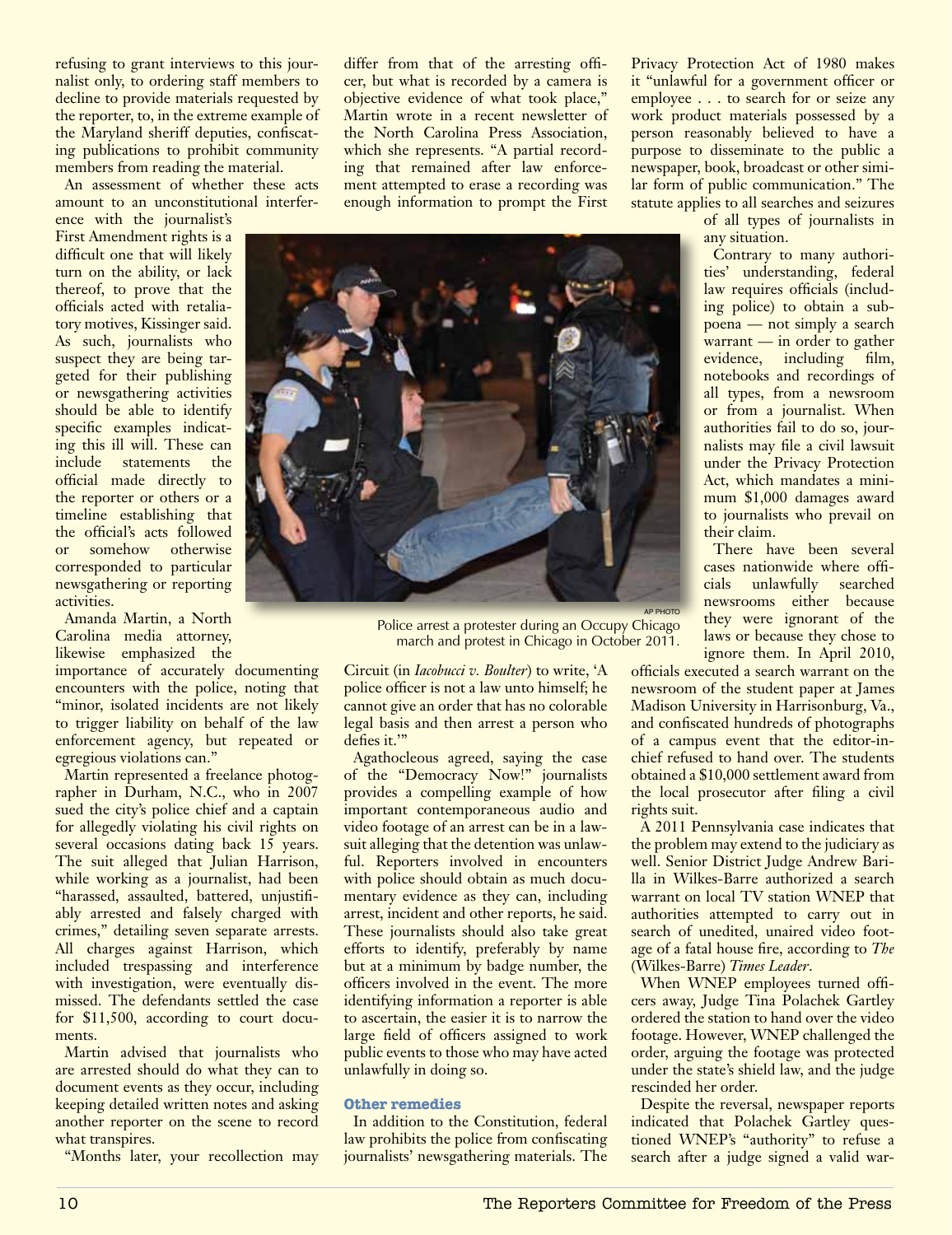rant. There was no mention of authorities' need for a subpoena.

State statutes may also provide another remedy, Agathocleous said, noting that his clients, in addition to the constitutional violations, alleged that officers at the Republican National Convention also were liable for false arrest, assault, negligence, negligent supervision and training and battery under Minnesota law.

Agathocleous pointed out, however, that rights under many state laws are deemed waived when a plaintiff fails to bring suit for violation of the right within a certain amount of time after the occurrence of the event at issue. Depending on the particular law and state, these time limits are fairly generous and usually range from one to two years, but journalists considering suing under them should always keep track of the specific deadline, he added.

Finally, the Federal Tort Claims Act allows journalists and others to sue federal officers for damages for wrongs that resulted from an intentional act on the part of the defendant, such as an assault or battery, Agathocleous said. Before a plaintiff can bring such a cause of action, however, he or she must first file a claim with the federal agency responsible for the alleged misconduct. While this claim is being reviewed by the agency, it is referred to as an administrative claim. Although not required, the easiest way to prepare an administrative claim is to use the federal government's standard claim form, known as a Standard Form 95 or SF 95.

A potential plaintiff has two years from the time the claim arose to file the administrative claim with the appropriate federal agency. Once the claim is submitted, the agency has six months to rule on it. In some cases, the agency may acknowledge that the claim is valid and agree to pay the individual some or all of the money damages he or she demanded, obviating the need to go to court. If an agency rejects the claim or refuses to pay all the money damages demanded, however, the claimant has six months from the date on which the decision was mailed to file a lawsuit. A downloadable copy of an SF 95 is available on the U.S. Department of Justice's web site at http://www.justice.gov/civil/  $docs\_forms/SF-95.pdf.$ 

## A way forward

## *By Kirsten Berg*

During the cold winter months, the issue of police-press relations while covering the Occupy protests quieted somewhat. Cities have quietly dropped charges against some journalists, though others still await trail for alleged offenses. In some incidents across the U.S., journalists have contemplated legal action, but thus far no concrete challenge has seen its day in court.

That is not to say that the issue is dormant for police departments and journalists. In New York, for example, the outcry of media condemnation of the treatment of reporters during the November raid led to some changes in the department, though it is yet to be seen if these are effective or simply artificial moves by the administration.

Organizations such as the NYCLU and New York Press Club are also contemplating taking legislative, legal or other action to remedy the problems that the media has faced, but representatives said they are waiting to see how the situation progresses and to gauge support for such moves.

And they are not completely without recent precedent.

Just this October, three *Democracy Now!* journalists arrested during the protests surrounding the 2008 Republican National Convention in Minneapolis-St. Paul announced a settlement over what they claimed were unlawful arrests as they were trying to cover a protest.

Although charges were eventually dropped, but the journalists eventually sued the police deparcotments and Secret Service for violations of their first amendment rights to gather information, unlawful search and seizure, false arrest, assault and negligence of the officers and their supervisors.

The St. Paul police, in explaining theirs and many other reporter arrests made that day at a press conference while the convention was still going on, said that police officers were unable to make "fine distinctions" between reporters and other members of the public and that the fact that just because someone is a journalist did not "give them additional rights to commit any crimes."

Their suit was eventually settled after the evidence gathering in the case was completed, but before the case went before a judge at trial, with \$100,000 total in compensation to the three journalists and a commitment from St. Paul police to undertake additional training and possibly new policies. The Reporters Committee has helped prepare materials for the training presentations, although many of the details of this have yet to be fleshed out, according to Azmy.

The case highlights that reporters have rights when covering police activities, and at a time when there seems to be a nationwide problem with police officers not distinguishing between members of the public and the press, it is an important message to law enforcement personnel who may have never been informed about these issues, he said.

"I think about an officer who in one of the depositions said that he arrested [one of the journalists] because she crossed the threshold of what they thought was okay. It was very revealing. Part of the democratic process is that police shouldn't think they can give orders when they feel like a journalist is simply being intrusive or annoying," he said.

It was no coincidence, he added, that the journalists and their lawyers first announced the Minnesota-based federal settlement at a press conference next to the Occupy Wall Street encampment in New York City in October: They wanted to send a clear message to the nation that the rights of dissenters and of the journalists who cover them are protected.

In the same way that the protestor seemed to define many news stories in 2011, the new year seems poised to be another year with public protest in full force. And with an enduring occupy movement and a level of public frustration that could channel into the massive demonstrations expected outside this summer's national political conventions, it is inevitable that police will have to continue to deal with the protestors and the press.

The question remains, however, if the peppered but tangible trend of strained police-press relations will continue into the new year.

Azmy says that for him, protecting the press in these situations means fighting on more than one front of the First Amendment.

"We've been interested in protecting First Amendment rights, and we know that you cannot meaningfully protect the rights of dissenters and advocates for social change, the protestors, if you don't also advocate for the rights of the journalists who cover these demonstrations," he said. "Whether or not law enforcement is on our side on this, it is critical for democracies for these protests to be heard and covered."  $\blacklozenge$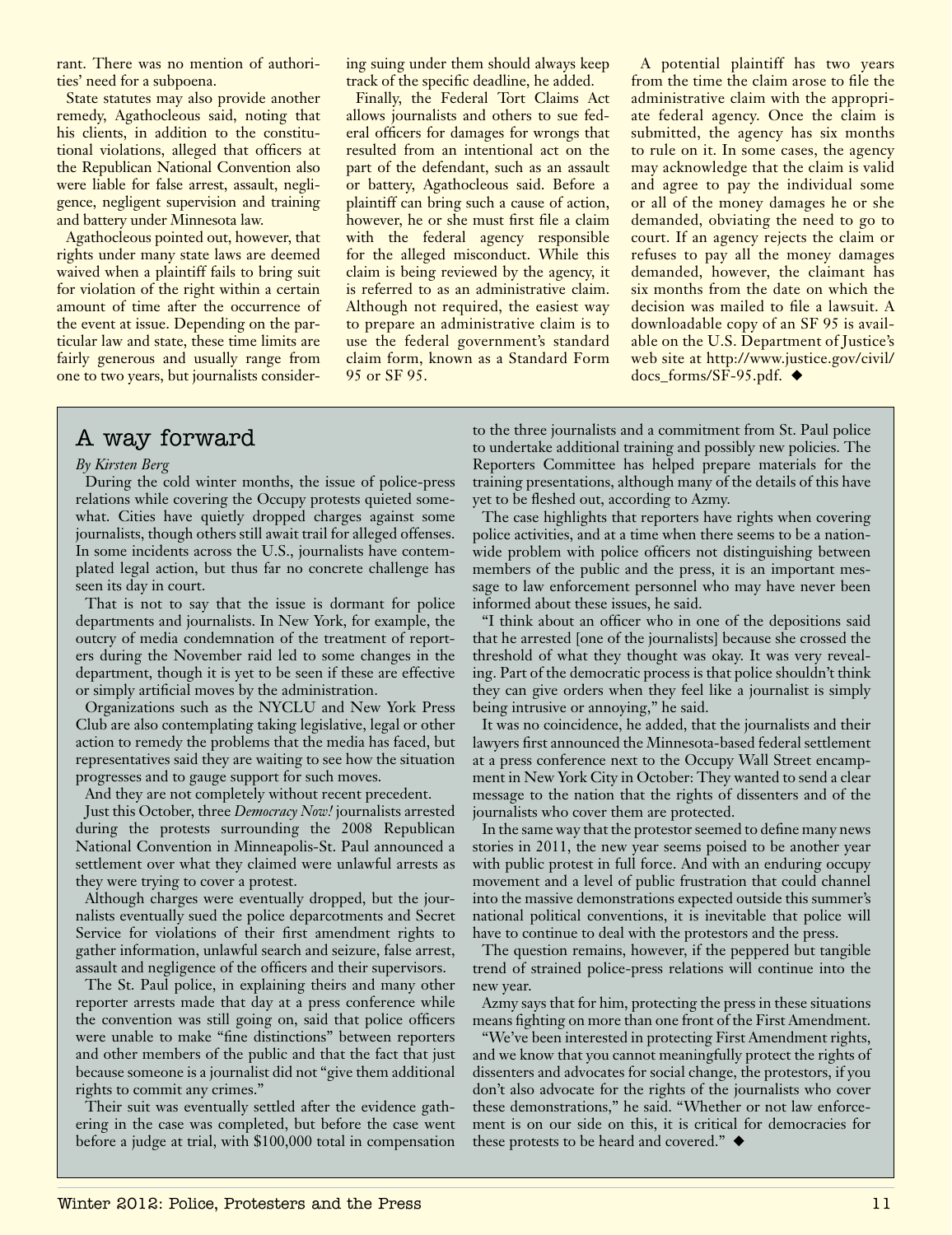

News Media and the Law file photo

## No fly zone Unjustified temporary flight restrictions ground journalists

## *By Andrea Papagianis*

Local and state police vehicles swarmed around a suburban apartment complex — 50 miles northwest of Boston — as authorities geared up for what was believed to be a standoff with a shooting suspect. Early that morning a 27-year-old man was found bleeding from a gunshot wound outside an apartment complex, triggering a heavily armed search for the gunman.

As authorities searched for the armed suspect Massachusetts State Police requested media outlets to voluntarily "refrain from filming live shots from the airspace above the Fitchburg scene."

"The State Police are asking you to NOT FILM LIVE shot above the scene," wrote police spokesman David Procopio in an email to members of the news media. "We are making this request in the interest of tactical, operational, and officer security reasons. Your compliance is appreciated."

But news organizations had the right to film above the scene up until the point federal restrictions were handed down.

The Federal Aviation Administration issued flight restrictions — at the request of local law enforcement — curbing the aerial view of the events.

These restrictions, called Temporary Flight Restrictions (TFRs), are measures administered by the FAA to limit certain aircraft from operating within a designated area over a specified period of time. Technically, TFRs are issued to protect

people both on the ground and in the air from any harm.

Under the Code of Federal Regulations, each TFR must provide a hazard or condition as to why these restrictive measures are being implemented. But recent flight restriction approvals have raised the question as to whether the FAA is allowing local law enforcement to place overly restrictive measures limiting the scope of helicopter newsgathering without providing sufficient reason.

In the Fitchburg incident, the stated reason in the FAA-issued Notice to Airmen — commonly called a NOTAM — failed to specify any hazard or condition for limiting the airspace. The given reason was "temporary flight restrictions," reaffirming what was already known, but not elaborating further.

In response to the TFR imposition, the Hearst Corporation, which owns WCVB-TV in Boston, sent a letter to FAA officials calling attention to what they considered to be "serious deficiencies in the FAA's practices relating to TFRs." According to the letter, "these deficiencies" led the FAA to execute "overly restrictive, baseless TFRs at the request of State Police."

The letter cited other similar situations in which the media organization felt that TFRs were improperly approved.

"WCVB recognizes that there may be certain limited circumstances justifying a TFR, where the very presence of aircraft in the vicinity of law enforcement activity may pose a danger to others. In those rare

instances, it should not be difficult for the FAA to demand, and for law enforcement to provide, a clear explanation for why the restrictions are warranted," Stephen Yuhan, legal counsel for Hearst, said in the letter.

According to the FAA, local law enforcement must establish a threat to aviation in the area covered by the flight restrictions or from aircraft operating in the area posing threats to people or situations on the ground. An example of a threat to people or situations on the ground might be a crime scene in which low-flying aircraft could scatter evidence or a fire that could be worsened by the helicopter rotors.

If no credible threat exists to people in the air or on the ground, TFR requests are denied, the FAA said. While they try to refrain from limiting airspace, an FAA spokesman said officials granting restrictions generally do not ask law enforcement elaborate details about their requests, but rather use personal judgment on individual cases as they arise.

## **Unjustified restrictions**

On Oct. 18, the search for 11-year-old William McQuain came to an end.

After a six day search, authorities discovered the body of a young black male in a wooded area on the outskirts of Clarksburg, Md. — about 35 miles northwest of Washington D.C.

Regional media outlets flocked to the town as local authorities and volunteers, clinging to the hope of finding McQuain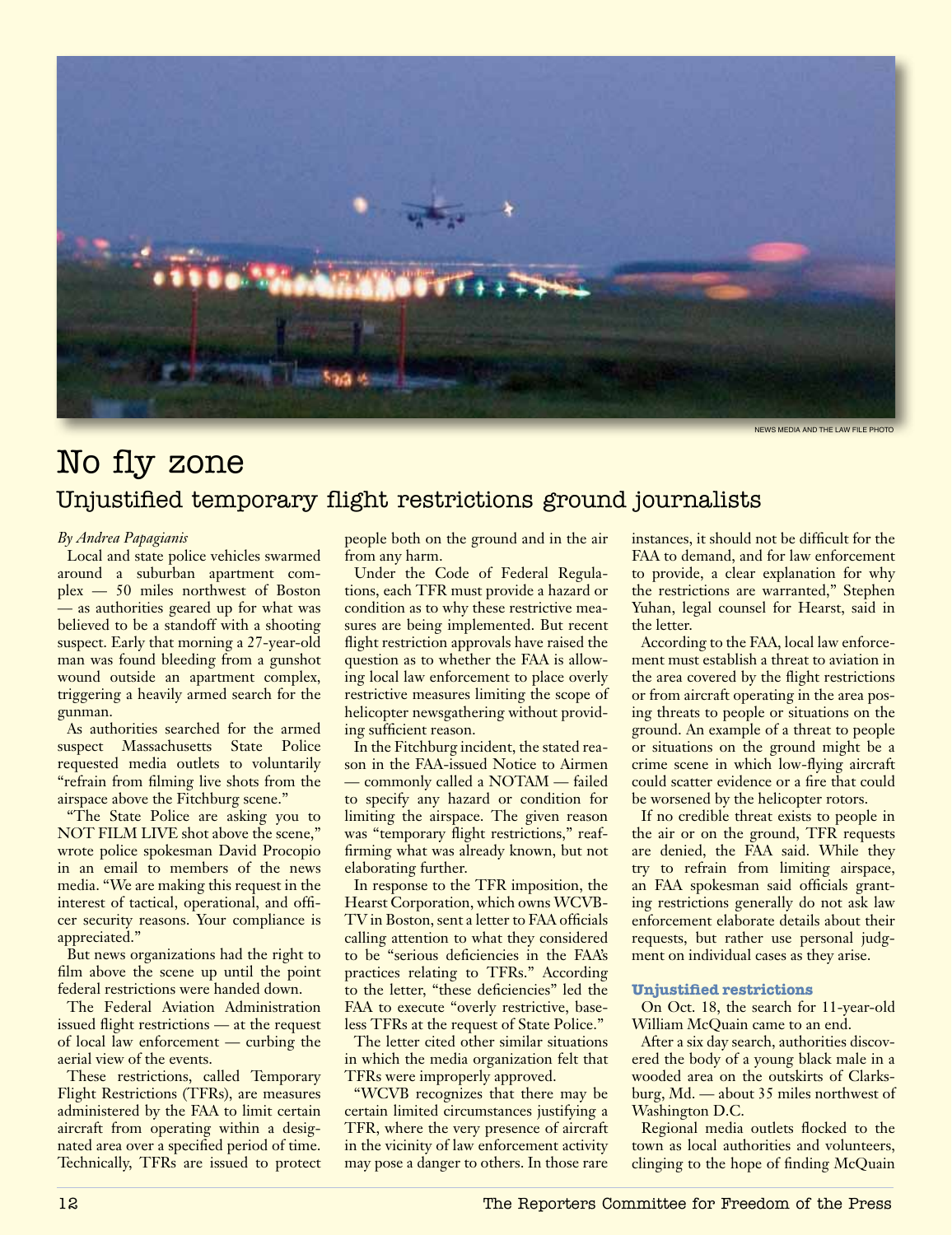alive, combed the area where he was last seen. But in the end, the young boy's remains were found with the baseball bat authorities believed was used in his attack. Almost a week before McQuain's body was found, the boy's mother was found brutally beaten and stabbed to death in the home she shared with her young son.

That morning the Montgomery County Police Department requested a temporary flight restriction for a five mile radius surrounding the area where the 11-year-old was found. The FAA granted the request and the specified airspace was closed.

Depending on the severity of an event or the security need, flight restrictions can be issued in as little as 20 minutes, according to the FAA. There is no standard timeline.

On the morning McQuain was found, the issued notice stated the reason for closing airspace around the crime scene was "to provide a safe environment for law enforcement activity." Pilots are expected to check the alert system before each flight.

But news organizations in the area did not believe law enforcement provided a valid reason for limiting access to news aircraft.

"The fear is that these law enforcement agencies — who taxpayers are paying for — simply do not want to be observed as opposed to offering any justifiable reasoning for cutting off access," said Kathleen Kirby, legal counsel for the Radio Television Digital News Association. "As a matter of public policy there's a right to gather the news and, absent any countervailing interests that law enforcement has, that right should be upheld," Kirby said.

Numerous entities can request TFRs, such as military commands, intelligence agencies, local law enforcement, governors, and major event organizers. Law enforcement officials making airspace closure inquiries can contact both local and national air traffic facilities to request a temporary flight restriction, which are then approved at the national level.

For the most part, safety and security reasons are cited when issuing flight restrictions. Circumstances under which airspace may be closed vary and may include a chemical plant explosion or a volcanic eruption, when toxic gases or fumes are on the ground or in the air. The FAA also approves such restrictions after natural disasters when rescue and relief efforts are being executed by other aircraft. Widespread flight restrictions are

implemented during presidential travel to

secure airspace over the areas visited and traveled by the president. These security measures extend to the vice president and other high profile public figures.

When events create a high level of public interest — such as the Super Bowl and World Series — airspace will be closed. Standard flight restrictions are also imple-



AP Photo by Lynne Sladky

A spokesperson for Customs and Border Protection, left, holds a map showing a Temporary Flight Restriction.

mented in the area surrounding aerial performances and all space flight operations.

According to Kirby, the Radio Television Digital News Association plans to work with the FAA, local law enforcement and media organizations to ensure there is an appropriate issuing process in place, so the interests of law enforcement are equally weighed with media interests.

#### **Gulf oil spill and TFRs**

By land, sea and air, journalists struggle to gain access.

Ted Jackson gripped his camera as the tailgate of the U.S. Coast Guard plane opened over the oil streaked Gulf of Mexico. Shooting down the belly of the plane he glanced to see his photos, as luck would have it, Jackson said he got his shot — this time at least.

On April 20, 2010 — about 50 miles off the Louisiana coast — an explosion aboard the Deepwater Horizon offshore oil rig killed 11 workers. After burning for 36 hours the rig — registered to British Petroleum — sank into the ocean, spilling millions of gallons of oil into the Gulf of Mexico and quickly becoming one of the greatest environment disasters in United States history.

From the initial explosion to cleanup efforts, access to journalists was limited Jackson, a photographer with *The Times-Picayune*, fought for access every step of the way.

"We were certainly the eyes for the

world to determine what was going on out there," Jackson said. "Nobody knew how bad it was going to be."

After hearing reports of tarballs — dark pieces of crude oil — washing ashore, Jackson made the two hour drive south from New Orleans to Grand Isle, La., where he met a posted guard securing

access to the beach. As more journalists arrived that day, each was allowed access to the beach — but only in about 10 minute shifts. What should have been a simple photo shoot turned into an ordeal with authorities that only escalated as conditions of the spill worsened.

"It's hard enough sometimes to do journalism and to be held back at arm's length where you can't see; it had kind of a strangle hold effect on the journalism that we could do," Jackson said.

Because there was no way of knowing where or if the oil would reach land, Jackson took to the sky. When he chartered a plane to fly over the coast, the event became even more difficult to cover when it was not clear who was in charge.

Jackson thought BP might have been in charge since journalists were not only dealing with local and federal authorities, but with BP officials as well.

The day Jackson chartered a flight, the aircraft could not descend below 3,000 feet. Jackson said even with his longest lens you could not tell if there was a human being on a boat from that height. In hopes of getting closer to the disaster, Southern Seaplane owner Lyle Panepinto requested to fly at a lower altitude, but when authorities questioned who was on the plane, the request was immediately denied when he answered that he was with a photographer from *The Times-Picayune* in New Orleans.

"This was our coast, these were public beaches, Louisiana wetlands and we felt that we had a right to be able to see that," Jackson said. "We felt like, especially with a foreign company, that BP was calling all the shots."

After complaints emerged, the FAA revised fight restrictions over the gulf, allowing fly-overs on a case-by-case basis.

Eventually authorities coordinated boat and plane media tours operated by the Coast Guard.

As Jackson described it, the tours felt, "almost like a ride at Disney World where you get in and are assigned a seat and you are asked not to move around too much."

But Jackson said he didn't have much of a choice in the matter — while the situation wasn't ideal for reporting, "at least it was access," he said.  $\blacklozenge$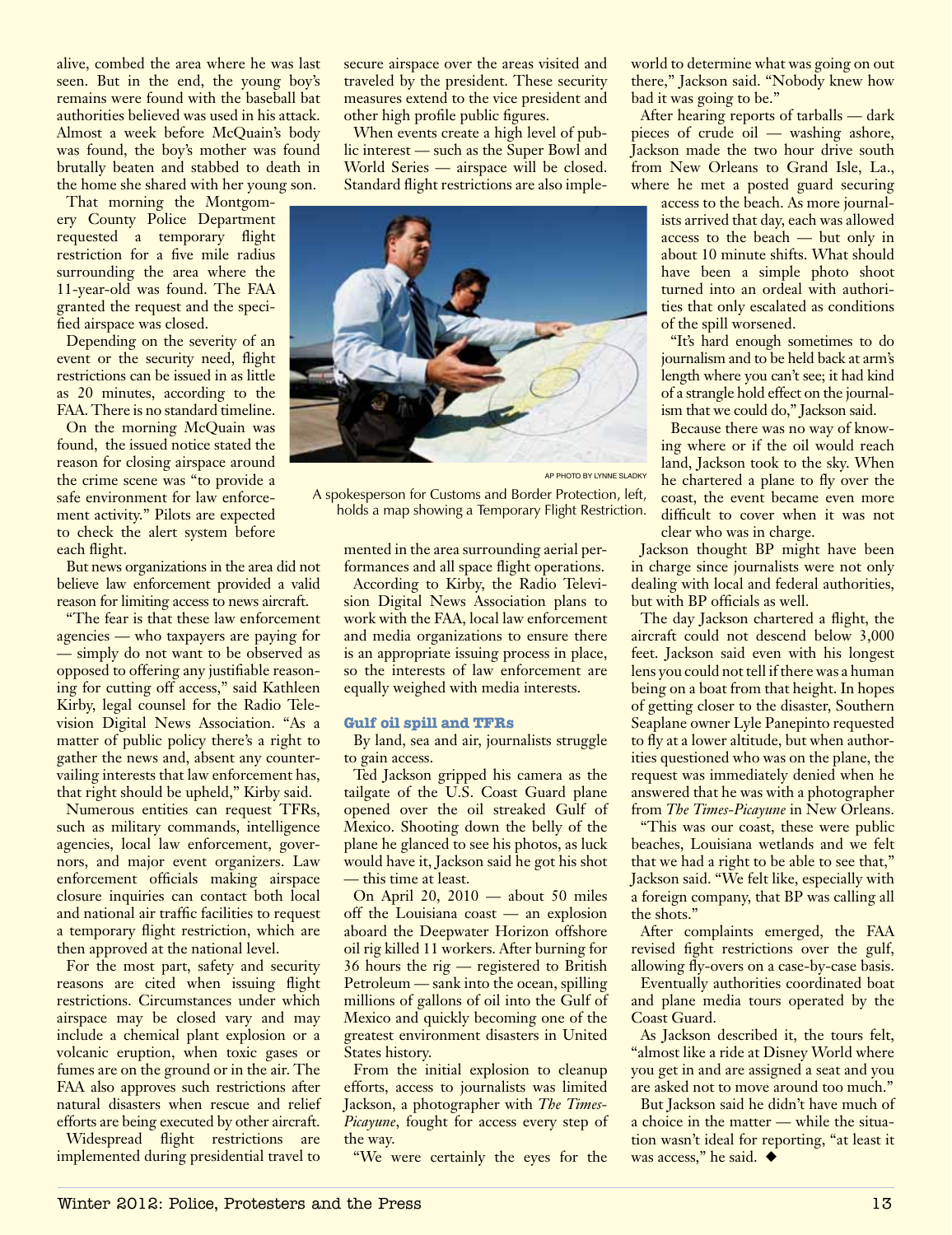# The right to record in the wrong places

Documenting police arrests with smart phones increases — with consequences

## *By Chris Healy*

At the 2010 Preakness Stakes horse race in Baltimore, a young woman in a yellow dress is held on the ground by uniformed Baltimore City police officers. She is bleeding profusely from her face. Several police officers push her into a prone position and place her arms behind her back. She is intoxicated, and apparently had gotten into an altercation with another man attending the race. Police intervened to break it up, but a large crowd is watching and some people are expressing alarm

at what they believe to be an excessive use of force.

"Is that really fucking necessary?" a voice off camera asks a police officer.

The response: "Do me a favor and take a walk. Now. Do me a favor and turn that off. It's illegal to videotape anybody's voice or anything else. It's against the law in the state of Maryland."

The video ends abruptly.

A growing number of citizen activists, lawyers and journalists are questioning the constitutionality of laws and policies that prohibit people from recording the actions of police officers and public officials engaged in their public duties. Three high-profile cases involving this issue are pending before courts across the country.

The Preakness video was posted to You-Tube by an individual believed to have been an off-duty Maryland State Trooper, according to attorney Deborah Jeon of the American Civil Liberties Union in Maryland. She says it depicts the same incident that her client Christopher Sharp recorded on his cell phone. The woman in the video was an acquaintance of Sharp's, as was another man who is seen being arrested.

Sharp's recording, however, no longer exists. Police officers seized the cell phone and deleted the videos, along with more than 20 others he had taken of his thensix-year-old son's soccer and basketball games, according to a lawsuit Sharp filed against the Baltimore Police Department.

Sharp is well familiar with the Preakness Stakes, a major horse race that is part of the Triple Crown and is a notorious party event in Baltimore. He has attended the race many times, both as a spectator and as a former manager of the food and bev-



(Top) Partiers watch the race from inside the track of the 2010 Preakness horse race at Pimlico Race Course in Baltimore. (Left) Chris Sharp and his son, Josh.

erage service at the track. He knows that it can get rowdy, and that there is always a large police presence at the race. In 2010, he was a spectator.

When the police intervened in the altercation, Sharp started to record it. He knew his friend was intoxicated, and that she was not dealing with the police in the best way possible. Nonetheless, he thought the situation might be getting out of hand. Without interfering or otherwise getting involved, Sharp decided to record the arrest. Passersby asked if he'd gotten it. "Yeah I got it. I got it all," he replied.

Sharp says several officers ordered him to turn over his phone, and several times he nervously but respectfully refused, believing that he was under no obligation to do so. He was not arrested, nor directly threatened with arrest, but Sharp maintains that he felt extremely intimidated. When an officer who identified himself as a sergeant told him they would need to take the phone and download the videos to a laptop "for evidence," and then return the phone, Sharp complied. While he waited for his phone to be returned, Sharp says another officer told him "they'll probably just erase it and give it back."

Indeed, all the videos on his phone those of the arrest, and the videos of his son — were deleted, and his phone was set to only be able to call 911.

"That was the last thing I was going to do at that point," Sharp said.

## **The ongoing cases**

Whether the First Amendment creates a right to take audio recordings of public officials, performing their public duties in public places, is a question front and center in three major pending cases. Two cases — *ACLU of Illinois v. Alvarez* and *Illinois v. Allison* — involve challenges to the state of Illinois' eavesdropping law, one of the most limiting of recording in the country. The third, Sharp's case, is a civil rights lawsuit asking for damages and policy changes at the Baltimore Police Department.

In all three cases, the extent to which the First Amendment creates a right to audiorecord these public officials is a central question. And all three take place against the backdrop of *Glik v. Cunniffe*, a decision from August of last year in which the U.S. Court of Appeals in Boston (1st Cir.) recognized that the First Amendment protects the right to record.

In *Glik*, the court wrote that the First Amendment creates a broad prohibition on government attempting to restrict the "stock of public information." This includes a right to gather information on how police officers perform their public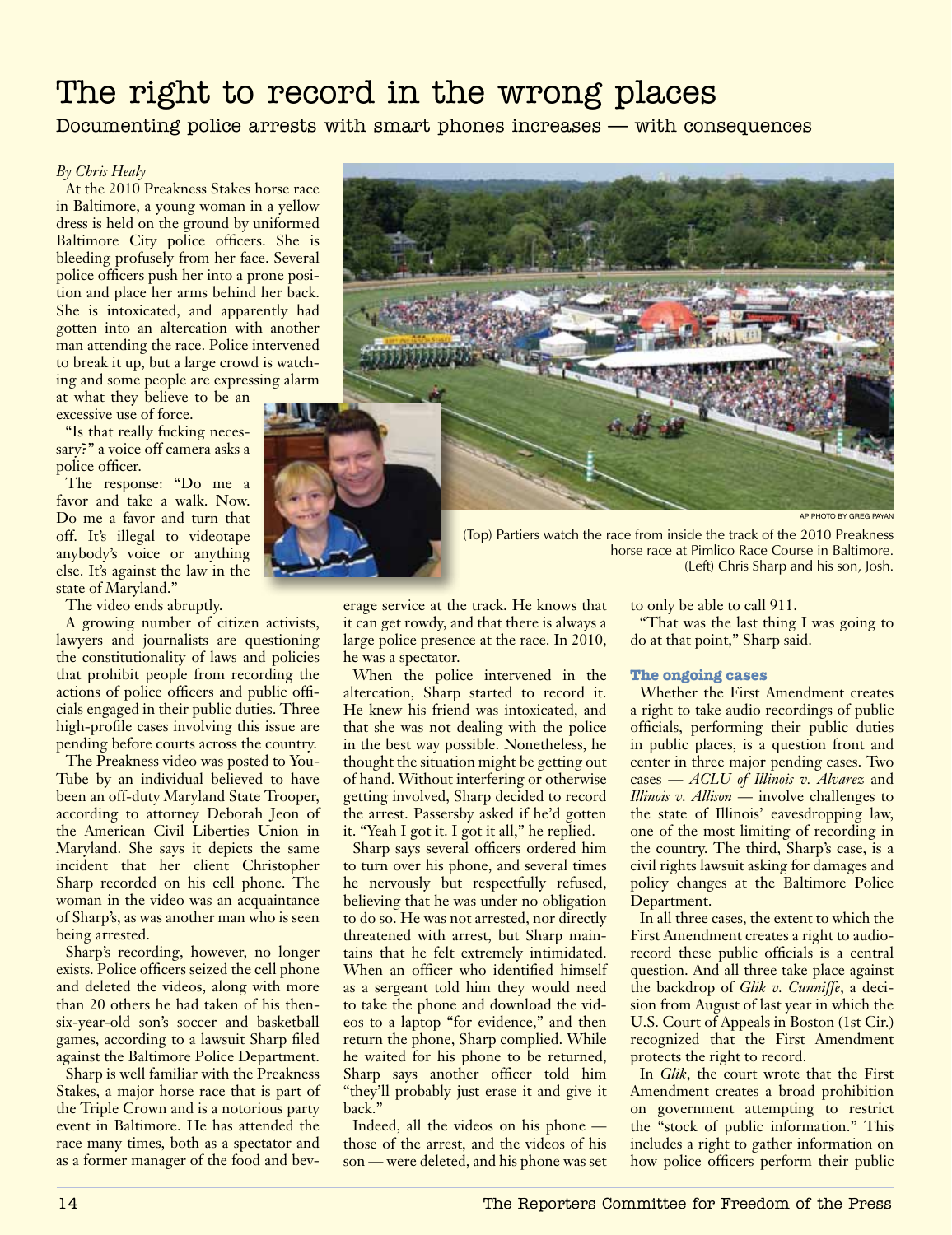duties by recording them, the court held.

Indeed, prominent in the court's opinion was the recognition that the proliferation of recording equipment on portable devices like cell phones has changed the media landscape. "News stories are now just as likely to be broken by a blogger at her computer as a reporter at a major newspaper," the court wrote.

Robert Corn-Revere, a partner at Davis Wright Tremaine in Washington, D.C. who has worked extensively on First Amendment and media law issues, agrees that changing technology could influence how a court views these issues. "[Eavesdropping laws] risk the possibility of making all citizens criminals."

Jim Covington, Director of Legislative Affairs for the Illinois State Bar Association, believes that recording devices allow greater accuracy in settling disputes between police and citizens. "[Recordings provide] an instant replay of what really happened" in interactions with police, he said.

The three current cases share parallels with *Glik*. That case involved a young man who was walking on Boston Common when he saw police using excessive force in an arrest. He began to record the arrest on his phone. When confronted by the police and asked whether he was recording audio — which he was — Glik was arrested and charged with violating the Massachusetts wiretapping law. The charges were eventually dismissed as baseless because to violate the law, the recording had to have been made in secret, and all parties agreed that Glik recorded openly. Glik filed a civil rights lawsuit, and the First Circuit affirmed that his conduct was constitutionally protected.

Unlike Glik, Sharp was never arrested or charged with violating the Maryland wiretapping statute, and Jeon maintains that his actions were legal. But as in *Glik*, Sharp's case is a civil rights lawsuit against the department. He is seeking clarity of the law through a declaratory judgment that his actions were protected.

The Illinois cases, by contrast, are direct constitutional challenges to that state's eavesdropping law. The law makes it a crime to audio record any conversation without the consent of all parties recorded. There is no exception for recording police officers in public performing their public duties.

In fact, recording police officers is punished more severely than recording other parties. The statute makes it a class 1 felony to record a police officer, state's attorney, or judge, while any other violation is a less serious class 4 felony.

*Alvarez*, which was argued before the U.S. Court of Appeals in Chicago (7th Cir.) in September, is a pre-enforcement challenge brought by the ACLU. That means that nobody in the case was actually arrested for violating the law. Rather, the ACLU alleges that they have chosen



Chicago Police Superintendent Garry McCarthy opposes the Illinois eavesdropping law that bars recording police in public.

not to record certain public events out of fear that they *would* be arrested.

In *Allison*, by contrast, a man was arrested, and faces serious jail time.

Michael Allison is a hobbyist mechanic who had been cited under an Oblong, Ill., city ordinance for keeping an abandoned vehicle on his property. In the course of trying to sort out this citation, Allison allegedly violated the eavesdropping law by recording a police officer, the Oblong Chief of Police, the clerk of the court for Crawford County, two Oblong city attorneys, and Crawford County Judge Kimbara Harrell, according to a lower court opinion striking the law as unconstitutional.

Indeed, Allison had been told that no court reporter would be present to create a transcript at his citation hearing, and because of that had told the clerk of the court he would bring a recorder, according to William Sunderman, who represents Allison. Sunderman says that the judge asked Allison at the hearing whether he was recording. When Allison answered that he was, Judge Barney Harrell turned to a code book which was already open to the eavesdropping law, read it aloud, and had him arrested on the spot. He faces five felony counts.

In September, Judge David Frankland found the law unconstitutional. Because of that, the case has skipped the intermediate appellate court and is now before the state Supreme Court.

## **Justice weighs in**

Christopher Sharp may have friends in high places. On Jan. 10, the Department of Justice filed a statement of interest in his case, arguing that Sharp was protected by the First and Fourth Amendments. The right to record police officers, the department said, is "consistent with our fundamental notions of liberty, promote[s] the accountability of our governmental officers, and instill[s] public confidence in the police officers who serve us daily." The department declined to comment for this article.

For the United States to take such an unequivocally pro-speech position on this issue is unusual. Jeon said that Sharp's case is the first time that Justice has taken an official stance on the right to record. She believes that the department has been watching this issue percolate in various courts across the country for some time, and chose to become involved in Sharp's case partly because Sharp's case has just begun, and the department could get involved early.

The department's actions could have an impact on the Illinois cases. Sunderman called it the "cherry on top" of what he believes to be his strong legal position. "The Illinois Supreme Court could find the department's position interesting and persuasive."

And while such a clear statement of support for speech rights may be rare, it is welcome. "I have to applaud the government anytime it stands up for constitutional rights," Corn-Revere said.

Jim Covington concurs. "You want to be proud of your government from time to time."

## **Efforts at reform in the Illinois General Assembly**

The battle in Illinois over the eavesdropping law has not been limited to the courts. Covington has worked extensively on getting the General Assembly to reform the law. He said that the cases pending in the Illinois courts have hastened the calls for reform. "But for the cases, the effort wouldn't have the legs that it does," he said.

House Bill 3944, whose chief sponsor is Rep. Elaine Nekritz, would create an